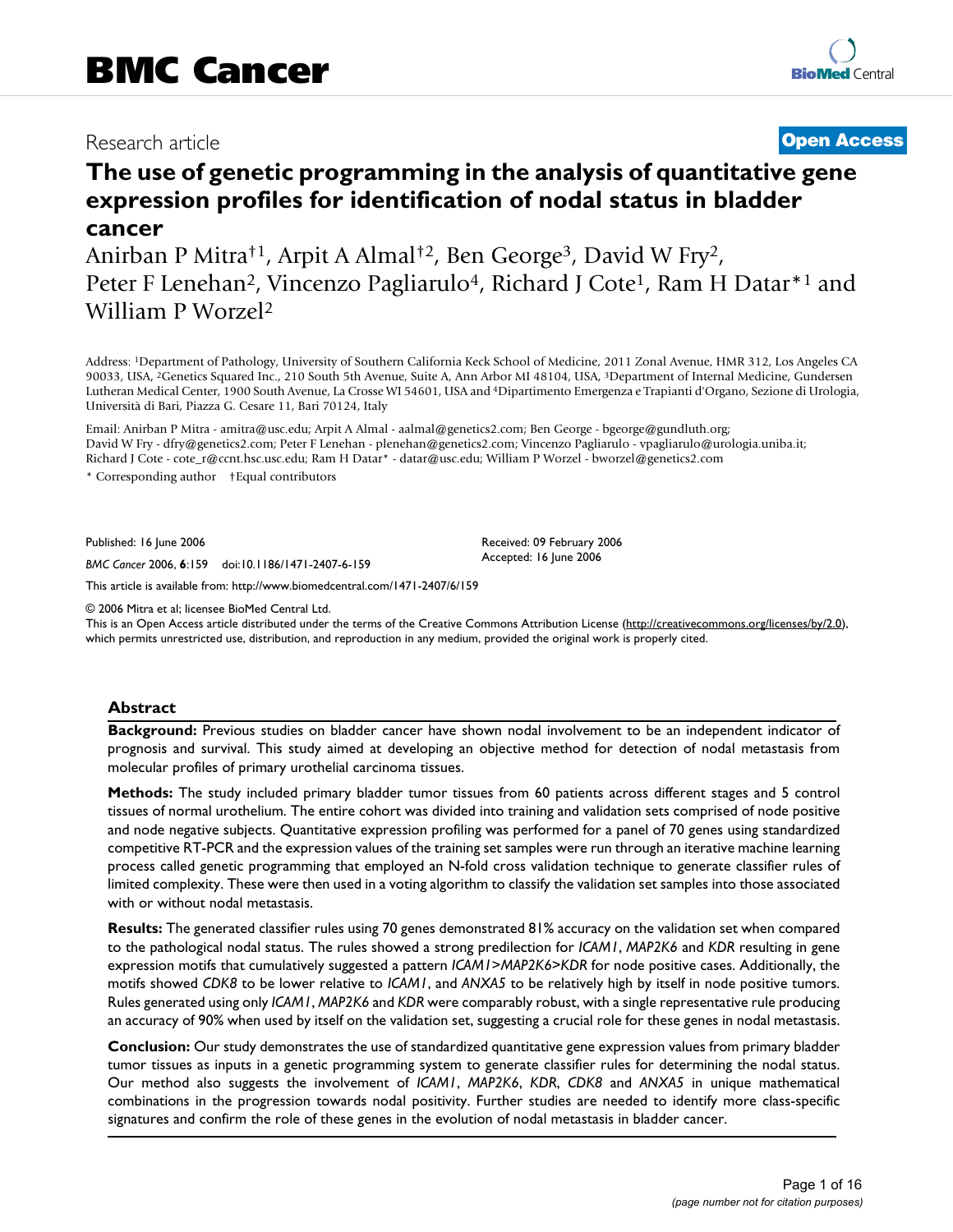# **Background**

Cancer of the urinary bladder is the seventh most common cancer worldwide (3.2% of all cancers), with an estimated annual incidence of 330,000 new cases and to which 179,000 deaths are attributed each year [1,2]. In the USA, where more than 63,000 new cases of bladder cancer were expected in 2005, urothelial carcinoma (UC) is the most common histology (90%), followed by squamous cell carcinoma (6–8%), adenocarcinoma (2%), and a variety of other rare tumor types [3]. The standard TNM clinical stage classification system for bladder cancer recommended by the American Joint Committee on Cancer takes into account the depth of invasion of the bladder wall by the primary tumor (T), the presence and size of metastatic regional lymph nodes (N), and the presence or absence of distant metastases (M) [4]. Nodal involvement is considered to be an independent risk factor for recurrence and survival after cystectomy for organ-confined bladder cancer [5]. Consequently, extensive bilateral pelvic lymphadenectomy is now considered an integral part of the surgery, having been shown to significantly improve the prognosis of patients with muscularis propria-invasive bladder cancer [6,7]. Non-muscularis propria-invasive tumors (TNM Stages 0a, 0is, and I), confined to the bladder mucosa or subepithelial connective tissue (pTa, pTis, and pT1) without regional (N0) or distant (M0) metastases, are generally treated by transurethral resection of the tumor with fulguration, intravesical chemotherapy, and radiotherapy. Although cures are possible, up to 80% of these presumed "localized" tumors will eventually recur following initial resection, with up to 25% progressing to muscularis propria-invasive disease [8]. The confirmation of the existing true nodal status in a patient with bladder cancer thus assumes primary importance, along with the need to determine if the tumor has the molecular potential to metastasize to the lymph nodes later, provided undiagnosed micrometastasis has not occurred already.

Molecular changes in bladder cancer have been shown to precede morphologic changes that can be identified visually [9]. Further, some tumors have specific molecular patterns that predispose them to be more morphologically aggressive, with a greater propensity to metastasize and recur, regardless of their clinical stage at diagnosis [10]. Hence, morphologic changes need to be complemented with molecular correlates for an accurate prediction of bladder tumor progression.

The goal of this study was to create an objective and accurate tool for the identification of nodal status from primary tumor tissue. Since bladder cancer has a multifactorial etiology with a complex pathogenesis encompassing various pathways that involve more than a simple two directional (up/down) regulation of a few genes, we

felt that it was necessary to investigate a comprehensive panel of genes to define this complex disease. Utilizing bladder tissue biopsies from 60 primary UC subjects and five normal controls, our study involved the analysis of a set of 70 candidate markers involved in crucial pathways that have been shown to be deregulated in cancer, including those of cell cycle regulation, apoptosis, angiogenesis, invasion and metastasis, and anti-oxidation [Figure 1, Additional file 1] [11,12]. Since scaling the gene expression levels to represent fold changes relative to a base value could have biased the significance of these gene changes, there was a concern that representing the data in this way might obscure any correlation with the altered gene's function. We, therefore, adopted a standardized competitive reverse transcriptase – polymerase chain reaction (StaRT-PCR™) approach to quantitatively measure gene expression values in relation to a million molecules of a housekeeping gene like β-actin [11]. This gave us an expression profile and molecular signature for each tissue sample with the lowest inter-sample and intra-sample variability.

Using a machine learning technique called genetic programming (GP) [13], the gene expression values were then used to classify the primary tumor tissue samples into those associated with nodal involvement (node positive, NP) and those from subjects known to have no nodal involvement (node negative, NN). GP uses the available data to produce a set of classifiers ("rules") that are optimized in an iterative fashion through successive retention of the better performing rules. One of the key characteristics of GP is its ability to automatically select variables and operators and assemble them into appropriate structures that form predictive functions for classifying the samples, often discovering unusual and unexpected combinations of input variables. In this study, the samples were divided into training and validation sets, and GP was used in a supervised learning mode on the training set to develop a discriminant classifier solution which then used the validation set to test the generality of the solution produced. We, herein, report that by employing GP to analyze quantitative gene expression profiles of primary tumor tissue, one can accurately determine the nodal status of bladder cancer in the same patient, thereby enhancing the ability to correctly assess the extent of disease.

# **Methods**

# *Patient population and distribution*

The study cohort was comprised of 60 UC subjects and five normal controls ( $n = 65$ ). UC tissue was obtained from 50 subjects who underwent radical cystectomy for UC of the bladder at the University of Southern California/Norris Comprehensive Cancer Center from 1997 to 2001 and from 10 subjects who underwent treatment for pTa and pT1 bladder cancer at the University of Califor-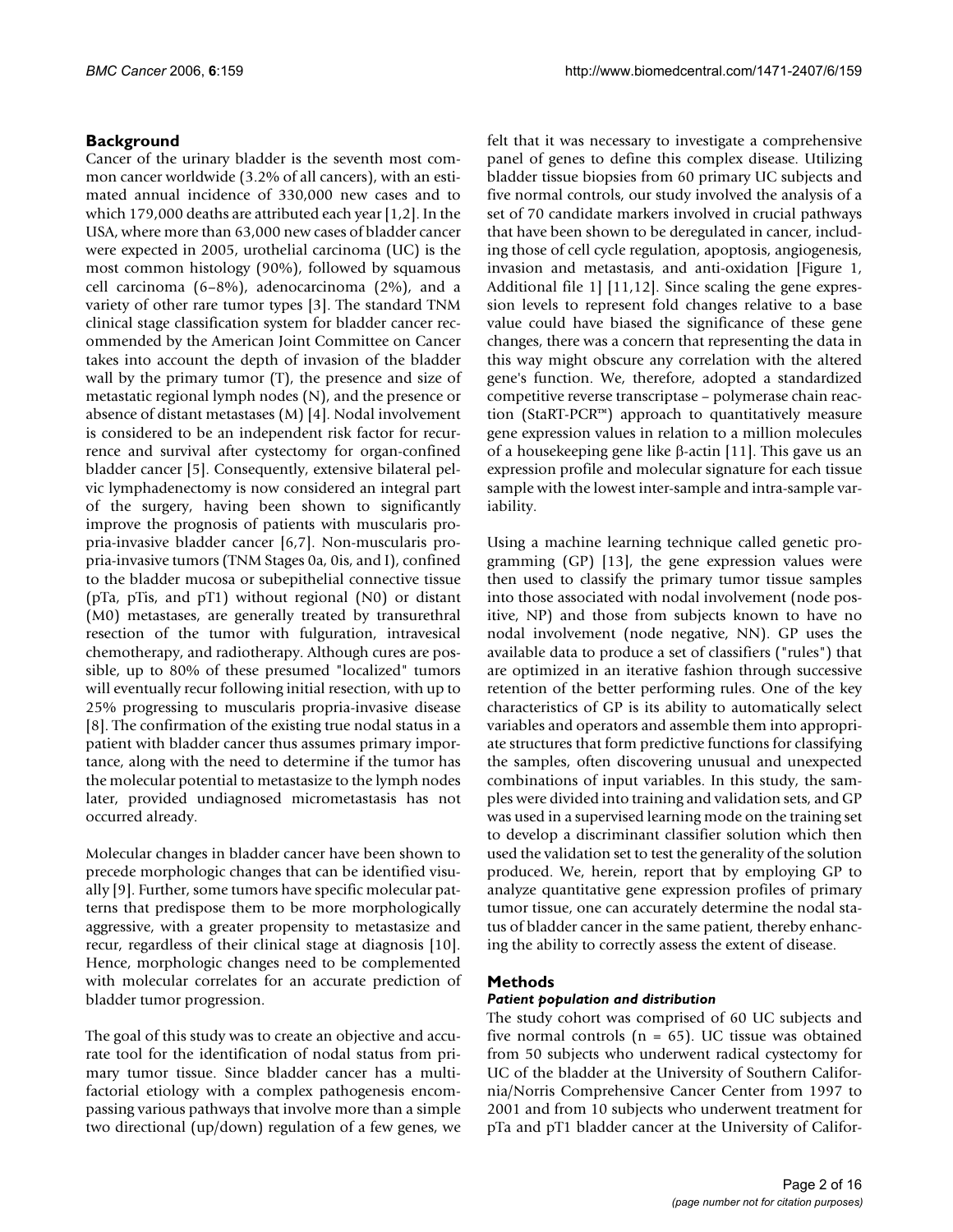

#### **Figure I**

**Marker panel employed for standardized competitive RT-PCR analysis.** A total of 70 genes involved in eight broad pathways commonly deregulated in cancer were chosen for this study. The primary effector pathways of tumorigenesis encompass apoptosis, cell cycle, gene regulation, cell growth regulation and anti-oxidation, and are comprised of 57 genes. There is a significant overlap of markers among the first three pathways. The secondary effector pathways include signal transduction, angiogenesis and invasion, and are comprised of 13 genes. All the listed genes exert stimulatory, inhibitory and/or regulatory effects on their respective pathway(s).

nia, San Francisco. Nodal staging was determined by histopathological examination in the former group and by imaging in the latter. Controls consisted of normal urothelium from the bladder neck of five subjects who underwent radical prostatectomy for prostatic adenocarcinoma localized to the prostate with no bladder involvement at the Norris Comprehensive Cancer Center. None of these subjects had any history of bladder cancer. The 60 tumors had the following stage distribution:  $pTa$  ( $n = 10$ ), pT1 (n = 13), pT2 (n = 8), pT3 (n = 22) and pT4 (n = 7); 21 of these 60 subjects (35%) were NP, although none of the subjects had distant metastatic disease. Subjects with pure adenocarcinoma, squamous cell carcinoma, or small cell carcinoma were not included in the analysis. Nodal status of the subjects was determined during initial diagnosis and after pelvic lymphadenectomy during radical cystectomy for the invasive UC cases. Pathological stage was determined according to the tumor-node-metastasis (TNM) system [4]. Primary tumor samples from the cystectomy specimens were preserved as archival paraffinembedded tissue blocks and were available in all cases. Informed consent was obtained from all subjects. The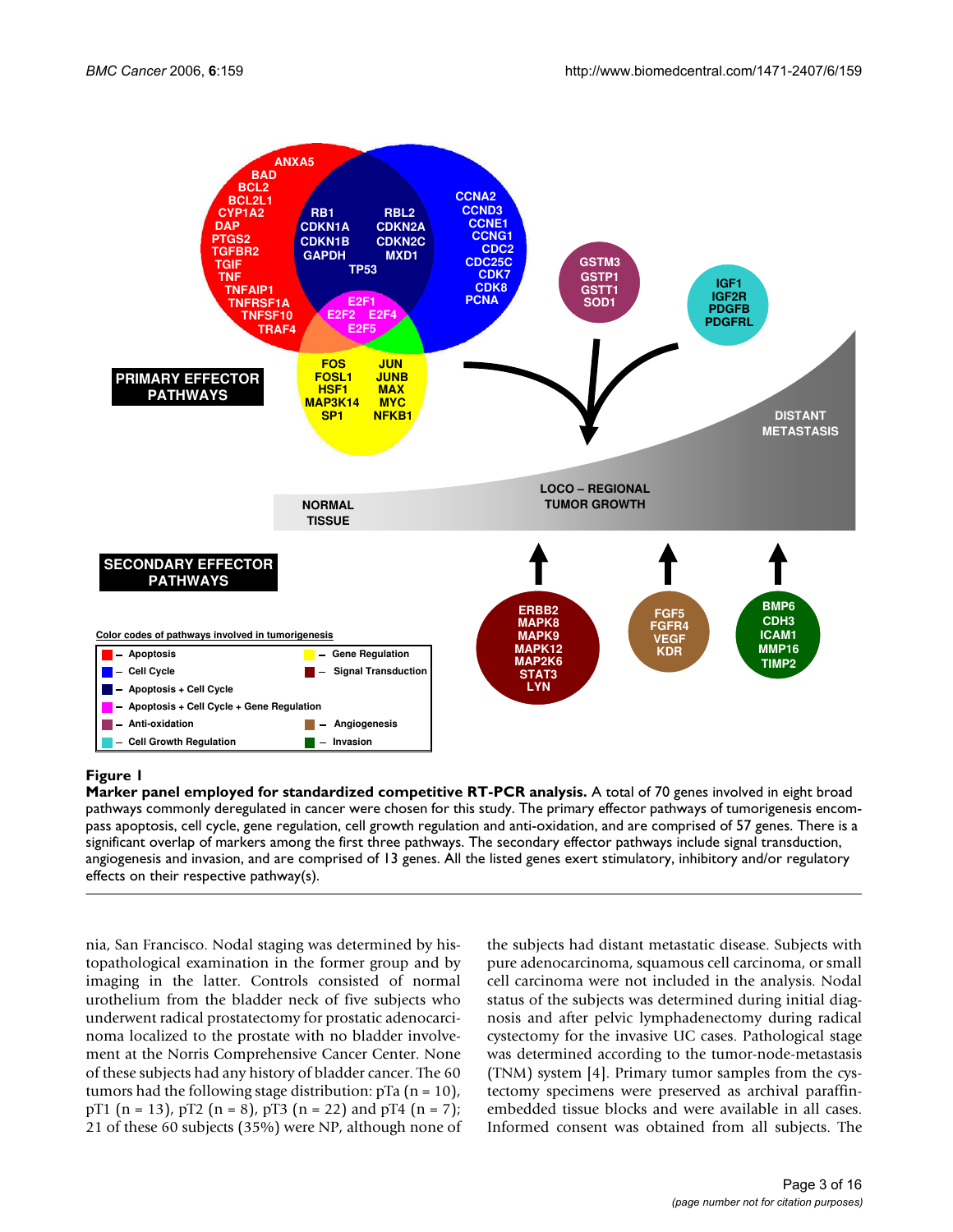gene expression profiling studies were approved by the University of Southern California and the University of California, San Francisco Institutional Review Boards.

The total study population was divided into training and validation sets. The former was comprised of 11 NP subjects and 23 NN subjects, while the latter consisted of 10 NP subjects and 21 NN subjects. The 44 NN subjects included the 5 normal controls which were classified as NN for the purpose of analysis in this study. The distribution of the subjects across both sets and nodal classes was made to maintain an approximately equal proportion across all tumor staging strata [Table 1].

### *RNA extraction and cDNA synthesis*

RNA was extracted using the TRIzol® method (Invitrogen, Carlsbad, CA, USA). Formalin-fixed paraffin embedded tissue sections were lysed with a syringe in TRIzol®. 400 μL of chloroform was then added followed by centrifugation to separate the RNA containing aqueous phase. This was followed by addition of linear acrylamide (Ambion, Austin, TX, USA) that served as a carrier and 1 mL of isopropanol to precipitate the RNA followed by incubation at - 80°C for two hours. The tubes were then thawed and centrifuged at 4°C and the supernatant was removed. The RNA pellet was washed with cold 70% ethanol followed by centrifugation and removal of the supernatant. The RNA pellet was dried and resuspended in DEPC-treated water. DNase treatment was then performed using DNA*free*™ (Ambion, Austin, TX, USA) following the manufacturer's instructions. cDNA was prepared as described previously [14].

# *StaRT-PCR™, image analysis and quantitation*

Quantitative gene expression profiling was done using StaRT-PCR™ analysis as described previously [14]. The internal standard competitive template (CT) mixtures (A-F) over six logs of concentration were obtained from Gene Express, Inc. (Toledo, OH, USA). While each of the six mixtures (A-F) contained internal standard CTs for 381 target genes in addition to 600,000 β-actin CT molecules/ μL, our study targeted a list of 70 transcripts [Figure 1, Additional file 1]. For each sample, StaRT-PCR™ analysis was performed using five different CT mixes (B-F). Thus each sample underwent five separate PCR analyses; each separate reaction containing the ready-to-use master mixture, cDNA sufficient for expression measurements of the 71 transcripts (including β-actin), primers for the 71 transcripts and one of the five CT mixes (B-F). Following PCR, the amplification products were electrophoresed, and image analysis and quantitation of band fluorescence intensities were done as described previously [14].

## *Genetic program analysis, voting algorithm and gene usage frequency*

GP was used in a supervised learning mode on the training set to develop classifier programs. For this, a "genetic pool" of candidate classification programs was created from which future programs were created through selection and re-combination. The programs were initially created by randomly choosing inputs and arithmetic and Boolean operators that work with the type of inputs selected. A small subgroup of programs was then selected from the main population to create a "mating pool" of programs. Each program was evaluated on input data and the output was a prediction of the nodal status associated with these inputs. The accuracy of a program in correctly classifying the samples according to pre-specified labels was used to calculate a fitness measure for the program. Fitness was determined by calculating the area under the curve (AUC) for the receiver operating characteristic (ROC) of a program generated by the GP system, and evolution was driven to maximize the AUC so as to yield rules with high sensitivity and specificity. The complexity of the rules generated was also restricted to prevent overfitting. This was done by the strict use of mathematical operators

| <b>Tumor Stage</b> | <b>Training Set</b>  |               |              | <b>Validation Set</b> |                |       |
|--------------------|----------------------|---------------|--------------|-----------------------|----------------|-------|
|                    | <b>Node positive</b> | Node negative | <b>Total</b> | <b>Node positive</b>  | Node negative  | Total |
| Normal controls    |                      |               |              |                       |                |       |
| pTa                |                      |               |              |                       |                |       |
| pTI                |                      |               |              |                       |                |       |
| pT <sub>2</sub>    |                      |               |              |                       |                |       |
| pT3                |                      |               |              |                       |                | 10    |
| pT4                |                      |               |              |                       |                |       |
| <b>Grand total</b> |                      | 23            | 34           | 10                    | $\overline{2}$ | 3 I   |

The total cohort of 65 subjects included five normal controls that were classified as node negative. An approximately equal distribution of the subjects was attempted between both sets in all tumor stages and nodal classes to eliminate bias. Tumor and nodal stages was determined according to the American Joint Committee on Cancer recommended TNM system for urinary bladder cancer (2002).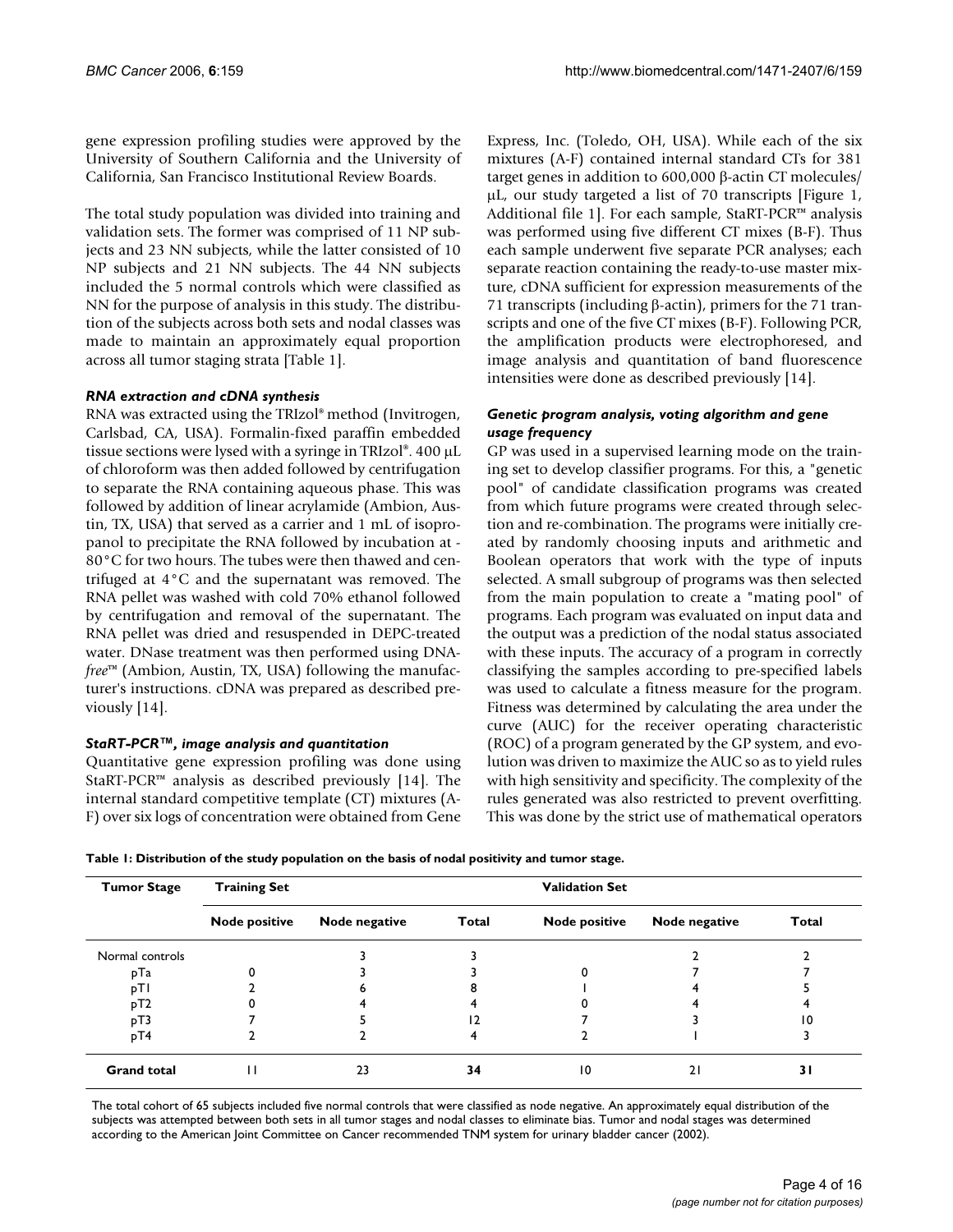$(e.g., +, -, x, /, exp)$ , logical operators  $(e.g., 'and', 'not', 'or')$ and comparison operators (e.g., =, >, <,  $\geq$ ,  $\leq$ ), and gene usage was restricted to no more than seven genes in a solution. ' $\exp'$  is an exponent function where  $\exp(N)$  is equivalent to  $e^N$ . While this may seem odd, it expresses the exponential quality of response relationships between genes, particularly within a pathway. The '?' operator was used as a conditional phrase "IF <predicate> THEN <expression1> ELSE <expression2>."

The two programs in the mating pool with the highest fitness values were then chosen for selective combination (i.e., mating) to produce offspring. The offspring programs then replaced the least fit programs in the main population, potentially containing superior traits taken from each of their parents. This was repeated and, over many generations, progressively better programs were created [Figure 2]. The relatively small data set also necessitated the employment of a cross validation technique to estimate the ability of the classifier to generalize to unseen samples, giving an approximation of its robustness. This was done using the N-Fold cross validation technique wherein the training set was subdivided into eleven "folds" ( $N = 11$ ), as there were eleven NP cases in the training set. Classifier rules were developed using the samples in 10 folds and each rule was then tested on the elev-



# Figure 2

**The genetic programming process.** This iterative technique was employed on the training set samples to generate classifier rules that were tested on the validation set. Randomly chosen components were initially used to create a population of candidate programs from which a small mating pool of candidate programs was generated. Inputs were passed into these programs and the predicted nodal statuses were evaluated for fitness. The two best performing programs were then mated to produce offspring that replaced the two least fit programs. This process was repeated over many generations to create better programs.

enth fold of the training set. The process was repeated 10 more times with each fold taking a turn as the test fold. 20 runs of 11 folds each were completed and the set of classifiers that had the best total performance across all the folds was then selected. As GP is a stochastic process and gives more than one solution with the same accuracy, this gave a reasonable sample of the best performing classifier sets. Classifier sets ("meta-rules") were then used in a majority voting scheme to classify the samples in the validation set. Aggregate performance of these meta-rules on the test folds was taken as the predictor of the classification error, and the selected meta-rule was the one with the least test error. The 11-fold cross validation resulted in a meta-rule for each run that was composed of eleven rules, one for each fold. The meta-rule then "voted" for a sample presented to it. If the majority of the rules (i.e., six or more) voted that the sample belonged to the target class (in this case, NP), the meta-rule was designated as predictive of the target class.

Running the expression values of the training set samples 20 times over 11 folds resulted in 220 rules, each of which had five genes on an average. Thus, the postulated frequency of occurrence of each of the 70 genes in 220 rules if all had equal probabilities of being selected was 15.71. The actual frequencies of occurrence of all genes were recorded by identifying the number of instances amongst all the 220 rules, wherein a rule had the gene as one of its constituents. Since the occurrence of each gene in a rule was a binary event, the frequency of each gene being selected followed a binomial distribution enabling the calculation of binomial probabilities and their corresponding p-values. Statistical calculations were performed using SAS (release 9.1).

# **Results**

# *Generation of rules*

Quantitative gene expression profiling of the tissue samples for the above mentioned 70 genes was done using StaRT-PCR™ and the expression values for the samples grouped under the training set were run 20 times through the GP system for 100 generations over 11 folds to yield meta-rules. The fitness measure tried to maximize the AUC while overfitting was avoided by using simple mathematical functions and restricting rule sizes as described above. N-fold cross validation was used as the resampling technique to test the overall generality of the classifier. The generated rules were then subject to a majority voting algorithm and the best performing rules were chosen and tested on the validation set against the histopathologically determined nodal status. The accuracy of each meta-rule was assessed by calculating how well it classified the validation set samples based solely on their molecular characteristics. The final meta-rule thus generated is shown in Table 2 which correctly identified 6 out of 10 NP samples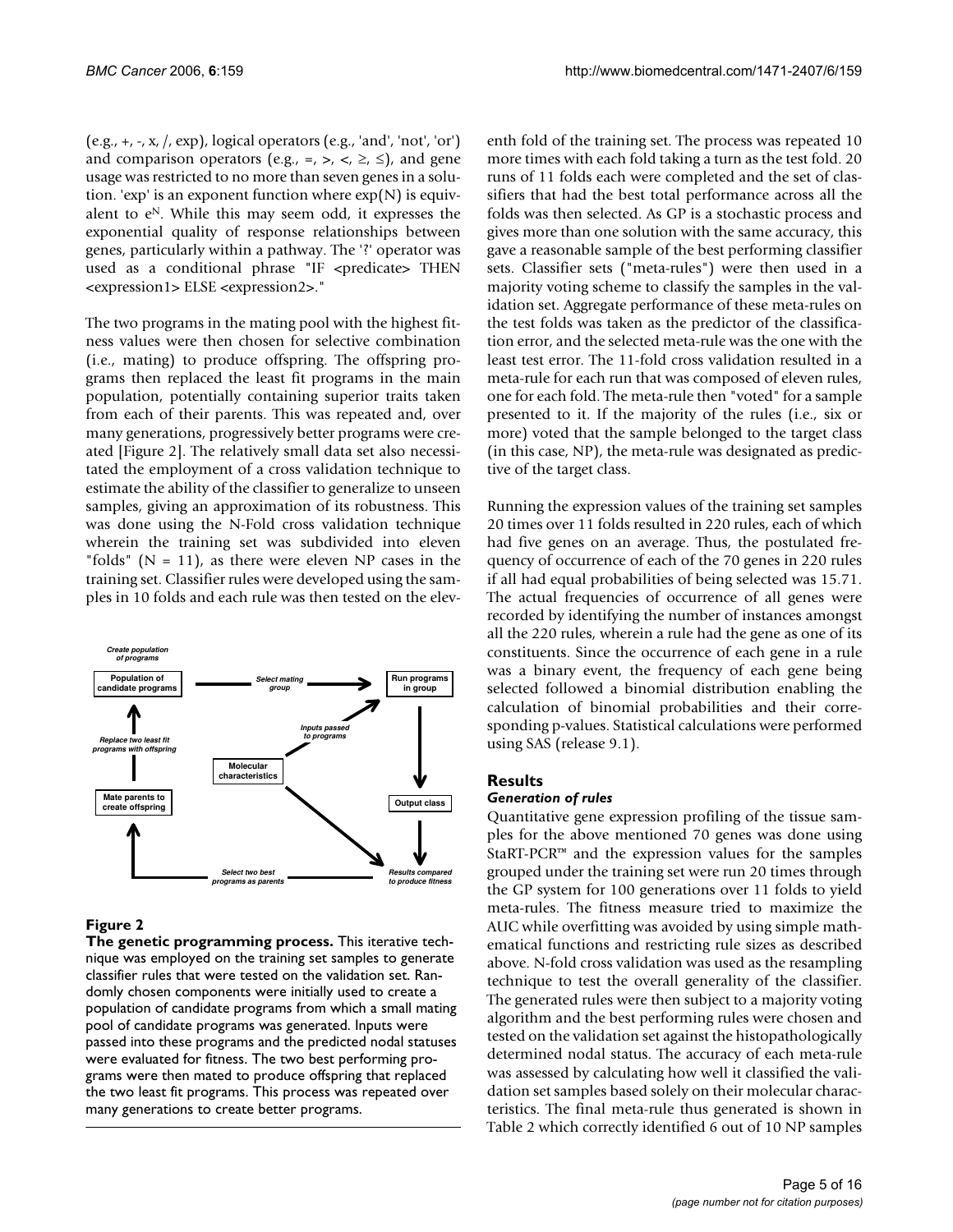| <b>Rule number</b> | <b>Classifier Rule</b>                                               |  |  |
|--------------------|----------------------------------------------------------------------|--|--|
|                    | $exp(exp(HSFI)) - exp(MXDI)/(KDR - MAP2K6) > 2.718$                  |  |  |
|                    | $(MAP2K6/KDR)$ × $(exp(TGIF) - MAP2K6/ICAMI)$ > .709                 |  |  |
|                    | $(ICAMI - CDK8)/(exp(IUNB) \times (JUNB - exp(TGFBR2))) > 1.32$      |  |  |
|                    | ANXA5 $\times$ MAP2K6/(KDR $\times$ (ICAM I - CDK8)) $> 1.701$       |  |  |
|                    | $(ICAMI - MAP2K6) \times exp(MAP2K6 - KDR) > 3653.813$               |  |  |
|                    | $(ICAMI - CDK8) \times TP53/(exp(TGFBR2) \times PTGS2) > 21941.453$  |  |  |
|                    | $(CCND3/MAP2K6) \times (exp(BMP6) - (KDR/MAP2K6))$ > .201            |  |  |
|                    | $MAP2K6/(CDKNIA \times exp(MAPK12) \times (CDC25C - KDR))$ > 7.703   |  |  |
|                    | $(ANXA5 - exp(PDGFRL)) / (CDKNIA \times (KDR - exp(TGFBR2)))$ > .044 |  |  |
| 10                 | $ANXAS/(CDKNIA \times (exp(PTGS2) - (CDK8/ICAM I)))$ > 79.002        |  |  |
|                    | $MAP2K6/(KDR \times (ICAMI - (TNFAIRI/exp(PDGFB)))) > 1.182$         |  |  |

**Table 2: Final meta-rule for node positive patients generated from the set of 70 genes.**

and 19 out of 21 NN samples in the validation set, resulting in a positive predictive value of 75% and negative predictive value of 83% [Table 3]. All of the normal cases, classified as NN, were correctly identified as being node negative, yielding an overall sensitivity of 60% and a specificity of 90%.

#### *Gene usage*

Cross validation consistency is a concept that implies that the presence of a fundamental phenomenon implicit in the data will be reflected by a similarity between the results for different folds [15]. The frequency of gene usage in the best rules across many runs with different fold compositions of the data thus allowed us the possibility of identifying the most important genes as well as gene-gene interactions used in the classifiers for target discrimination. Although the stochastic nature of GP combined with the fact that the fold composition is partly determined by random selection may lead one to assume that it might be possible to craft a rule that could classify any limited number of samples given a random selection of genes, this proves not to be the case. We show that repeatedly running the system and tabulating the use of genes across all folds in all runs reveals a strong preference for certain genes. The genes *KDR*, *MAP2K6* and *ICAM1* (encoding the kinase insert domain receptor, mitogenactivated protein kinase kinase 6, and intercellular adhesion molecule 1, respectively) showed a strong predilection to be used among the 220 rules drawn from 20 runs of 11 folds [Figure 3]. Since the presence or absence of a gene in a rule is a binary event, the frequency of each gene being selected follows a binomial distribution. The binomial probabilities of the above genes were 9.69E-130, 1.13E-110, and 4.10E-78, respectively, with one-sided pvalues of <0.00001 against the null hypothesis of each of the 70 genes having an equal probability of being selected [Table 4]. The p-values for the next five genes were also low enough to indicate significant selectivity towards them. Examination of the rules presented in Table 2 show the prevalence of the top three genes where each rule on this list uses at least one of these genes and four of the rules use all three genes, though in different combinations.

#### *Gene expression motifs*

In addition to raw gene frequency information, the rules developed were examined for recurring mathematical combinations that may be called "motifs". These not only showed the tendency to utilize certain genes more than others but also demonstrated the relationship between these genes. From this, it may be possible to identify pathways that are associated with the signature of a certain tar-

**Table 3: Performance of the selected meta-rule generated from the set of 70 genes on the validation set and result metrics.**

|                                                     | <b>Pathologically Node Positive</b> | <b>Pathologically Node Negative</b> |
|-----------------------------------------------------|-------------------------------------|-------------------------------------|
| <b>Predicted Node Positive by GP using 70 genes</b> |                                     |                                     |
| <b>Predicted Node Negative by GP using 70 genes</b> |                                     | 19 <sup>†</sup>                     |

§ True positive subjects. † True negative subjects. Accuracy: 81% Sensitivity: 60% Specificity: 90% Positive Predictive Value: 75% Negative Predictive Value: 83%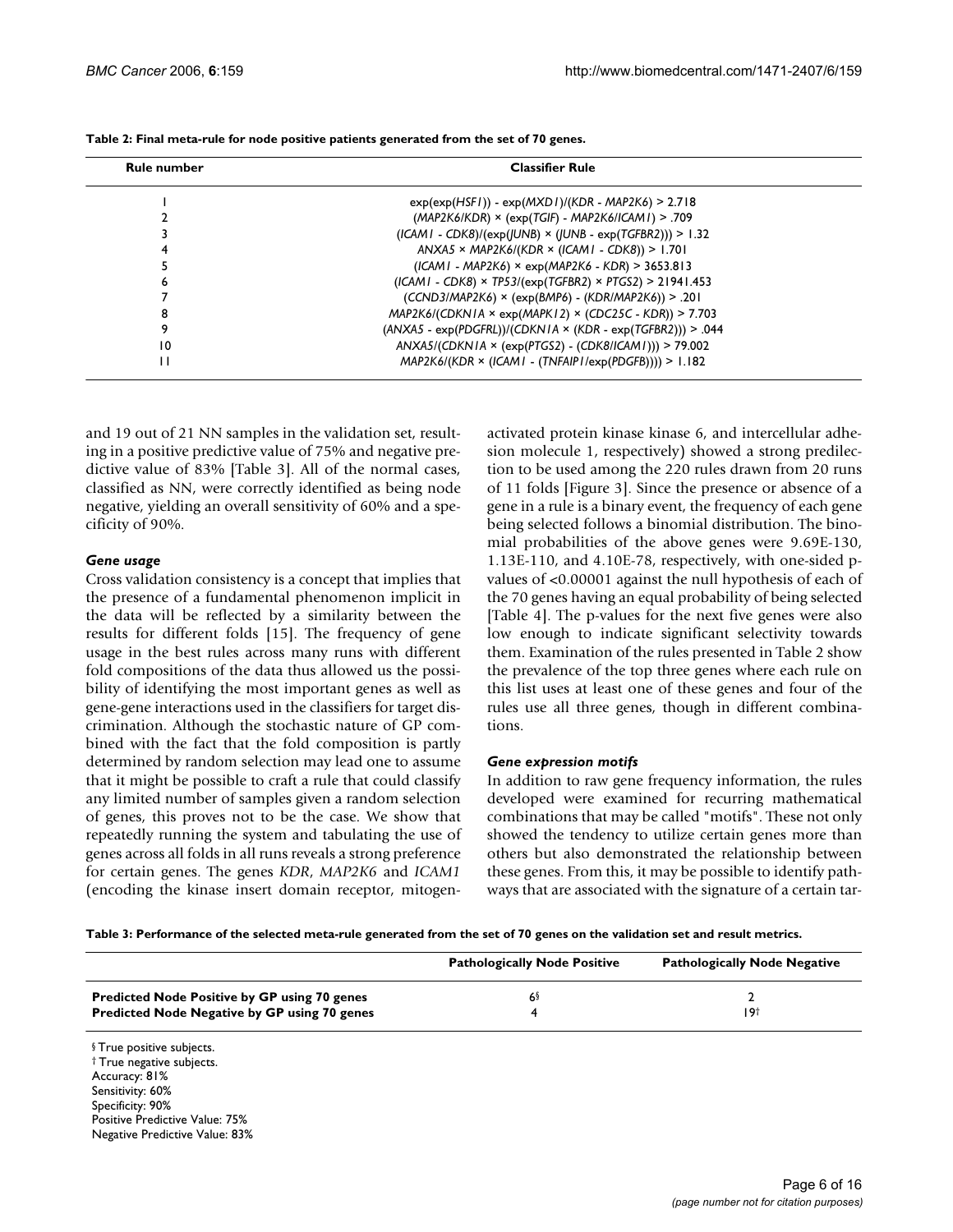

#### **Figure 3**

**Histogram of Gene Usage Frequencies.** Examination of the gene usage frequencies among the best of 220 rules drawn from 20 runs of 11 folds showed a strong preference for the *KDR*, *MAP2K6* and *ICAM1* genes which were also components of some of the major gene expression motifs. Rules created using only the top three genes showed a comparatively better performance, indicating their importance in the genesis of nodal metastasis.

get class, which in this study was the class of node positive subjects.

Examination of the rules revealed a consistent relationship between the expression levels of the three most frequently utilized genes, i.e., *KDR*, *MAP2K6* and *ICAM1*. That is, the more highly expressed *MAP2K6* and *ICAM1* were when compared to *KDR*, the more likely it was that a sample would be NP. These, however, are relative comparisons. In other words, *KDR* is lower when compared to *MAP2K6* and *ICAM1*, but a simple assumption of low *KDR* expression in general cannot be construed as a marker of nodal positivity (see Additional file 2). An example motif that shows this relationship is the expression '*MAP2K6*/*KDR*'. The rules developed all take the form: "IF [mathematical expression]  $\geq$  [threshold] THEN NP". In this case, a lower *KDR* expression value translates to a higher ratio with an increasing likelihood of the sample being classified as NP. Similarly, the higher *MAP2K6* is when compared to *KDR*, the more likely it is that this expression will be greater than the constant value. This motif occurs in rules 2, 4, 7 and 11 in Table 2. A similar motif that was often observed was '*MAP2K6* - *KDR*', as in rules 5 and 1 [Table 2]. (Note that in Rule 1, the relationship is reversed because it appears in the denominator of the ratio.) Again, *KDR* would tend to be mathematically lower than *MAP2K6*.

The motif '*MAP2K6*/*ICAM1*' and its related motif '*ICAM1* - *MAP2K6*' appear quite frequently, with the former used in a reductive way (i.e., reducing the value that is compared to the constant value) and the latter in an additive way (i.e., increasing the value that is compared to the constant value). This suggests that in NP cases, *ICAM1*>*MAP2K6*. Since we had previously identified the relationship *MAP2K6*>*KDR* from the use of the *MAP2K6* and *KDR* motifs described above, we can infer that in NP cases *ICAM1*>*MAP2K6*>*KDR*. This might be called "gene transitivity" in the sense that since *MAP2K6* is greater than *KDR* but less than *ICAM1*, we can infer that *ICAM1* is in general greater than *KDR* in NP cases. This relationship may be seen in rules 2 and 5, respectively [Table 2].

Another motif observed was '*ICAM1* - *CDK8*' or the similar motif '*ICAM1*/*CDK8*', which were featured in rules 3, 4 and 6 [Table 2]. The prevalence of these motifs shows that a high *ICAM1* value relative to *CDK8* (which encodes cyclin-dependent kinase 8) is likely in NP samples. Rule 10 shows the motif '*CDK8*/*ICAM1*', but as this expression is being subtracted from the rest of the expression, it also leads to the same conclusion of *ICAM1* levels tending to be higher relative to *CDK8*. There was no obvious motif that linked *CDK8*'s relationship to either *MAP2K6* or *KDR*.

Finally, though not technically a motif, the fourth most frequently used gene, *ANXA5*, that encodes for annexin A5, appeared in a variety of combinations in rules 4, 9 and 10 [Table 2] and a relatively high expression value of the gene was generally associated with NP cases.

#### *Identification of a single rule*

While the voting algorithm seems to work reliably, there is a natural desire to identify the "best" rule for classifying samples. While this may be contrary to the populationbased process used by GP, the gene usage frequency results indicate that the top three genes are used significantly more often than the others. This suggests that these genes play the most important part in distinguishing NP samples from NN samples. One hypothesis could be that these genes are carrying the bulk of the value in the rules presented. To investigate this idea further, rules were created using only these three genes viz., *KDR*, *MAP2K6* and *ICAM1*, as inputs. The entire GP process was repeated in order to clearly identify the relationship of these three genes and to test the robustness of the rules developed from this subset of genes. The final meta-rule obtained after 11-fold cross validation comprised of eleven rules (see Additional file 3).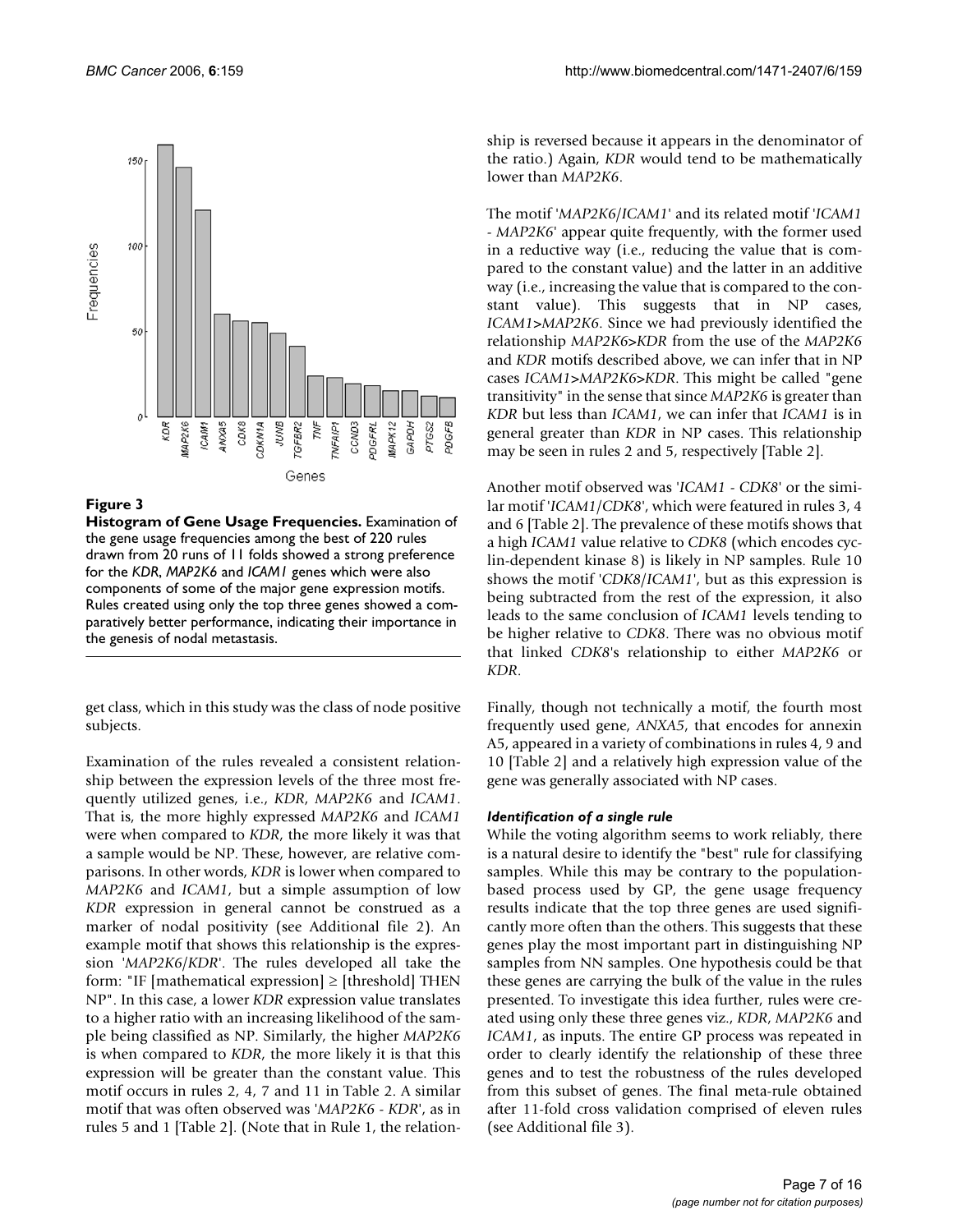| Gene           | Actual occurrence of gene (in 220 rules) | <b>Binomial probability</b> | p-value (one-sided) |
|----------------|------------------------------------------|-----------------------------|---------------------|
| <b>KDR</b>     | 159                                      | 9.69E-130                   | < 0.00001           |
| MAP2K6         | 146                                      | $1.13E-110$                 | < 0.00001           |
| <b>ICAM I</b>  | 2                                        | 4.10E-78                    | < 0.00001           |
| ANXA5          | 60                                       | 7.04E-20                    | < 0.00001           |
| CDK8           | 56                                       | 3.38E-17                    | < 0.00001           |
| <b>CDKNIA</b>  | 55                                       | $1.49E-16$                  | < 0.00001           |
| <b>JUNB</b>    | 49                                       | $6.56E-13$                  | < 0.00001           |
| TGFBR2         | 41                                       | I.08E-08                    | < 0.00001           |
| <b>TNF</b>     | 24                                       | $I.IIE-02$                  | 0.01490             |
| <b>TNFAIPI</b> | 23                                       | I.76E-02                    | 0.02599             |
| CCND3          | 9                                        | 6.73E-02                    | 0.16020             |
| <b>PDGFRL</b>  | 18                                       | 8.23E-02                    | 0.22749             |
| MAPK12         | 15                                       | $1.04E-01$                  | 0.49264             |
| <b>GAPDH</b>   | 15                                       | $1.04E-01$                  | 0.49264             |
| PTGS2          | 12                                       | 7.05E-02                    | 0.20295             |
| <b>PDGFB</b>   | П                                        | 5.26E-02                    | 0.13246             |

**Table 4: Probability of gene usage from the set of 70 genes due to random chance.**

Number of genes per rule = 5 (approximately)

Random occurrence of gene = Number of rules  $\times \frac{\text{Number of genes per rule}}{\text{Time}}$ Total number of genes

$$
= 220 \times \frac{5}{70} = 15.71
$$

Arranged in decreasing order of their frequencies of occurrence in 220 rules, the genes show a general trend towards increasing probability of being selected in a rule by random chance. The postulated frequency of occurrence of each gene if all have equal probabilities of being selected is 15.71. *PTGS2* and *PDGFB* have smaller probabilities than the two genes preceding them because they were actually used less frequently than random chance would suggest.

The performance of these rules on the validation set was found to be comparable to the previous results generated using the panel of 70 genes, demonstrating equal levels of accuracy and comparable sensitivity and specificity metrics [Table 5], which tend to support the hypothesis that rules created with a reduced number of genes that are believed to be the key modulators of the target process generate equally robust classifiers. Of note is the fact that the first rule from the generated meta-rule (see Additional file 3) when singularly analyzed retrospectively on the validation set, produced a markedly better result with 70% sensitivity and 100% specificity. The positive predictive value of this rule was 100% and the negative predictive value was 88%, though there was nothing that uniquely stood out about this rule in comparison with the others (see Additional file 4). However, the observation that most of the rules show similarity in constitution with respect to gene usage further bolsters the hypothesis that these genes are critical in the development of nodal metastasis and interact with each other in distinct effector pathways.

#### **Discussion**

Recent studies suggest that the significant relapse rates for bladder tumors that do or do not invade the muscularis propria may be related to the presence of micrometastases in pelvic lymph nodes that are undetectable using conventional computed tomography, magnetic resonance imag-

**Table 5: Performance of the meta-rule generated using the three most frequently used genes, viz.** *KDR***,** *MAP2K6* **and** *ICAM1***, on the validation set and result metrics.**

|                                                    | <b>Pathologically Node Positive</b> | <b>Pathologically Node Negative</b> |
|----------------------------------------------------|-------------------------------------|-------------------------------------|
| <b>Predicted Node Positive by GP using 3 genes</b> |                                     |                                     |
| <b>Predicted Node Negative by GP using 3 genes</b> |                                     | 18†                                 |

§ True positive subjects † True negative subjects Accuracy: 81% Sensitivity: 70% Specificity:86% Positive Predictive Value: 70% Negative Predictive Value: 86%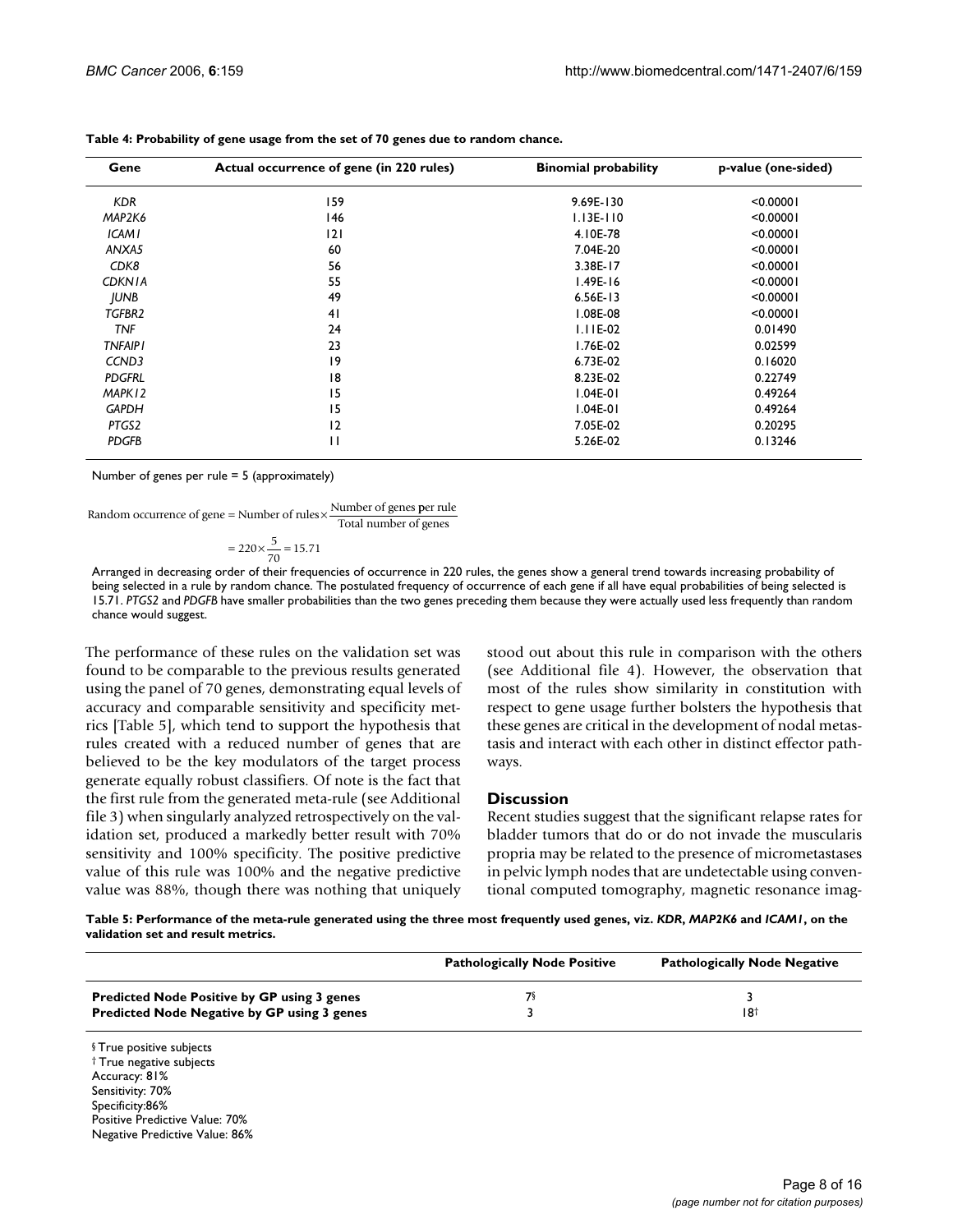ing, positron emission tomography and routine histopathologic examination [16,17]. Hence, consideration for early cystectomy with pelvic lymphadenectomy is now being advocated even for "localized" bladder cancers that have not invaded the muscularis propria [18]. A more accurate definition of the nodal status upon initial diagnosis and during follow-up of bladder cancer will go a long way in minimizing the significant understaging and overstaging that appears to currently exist and thereby better equipping the clinician with the tools needed to determine the optimal treatment and follow-up strategies for a particular patient.

Over the past decade, efforts have begun to identify molecular markers that can predict the propensity of bladder tumors to metastasize to the lymph nodes. While single molecular markers with significant correlations have been identified, the predictive and prognostic potential offered by them is still not optimal. The current situation warrants the need to generate a panel of markers representing those crucial pathways deregulated in bladder cancer which can assist in the prediction of nodal metastasis. The present study evaluates a panel of 70 transcripts that are known to be altered in cancers. The expression levels of these genes were determined using StaRT-PCR™ and the data was subjected to GP analysis, which identifies optimal rules using those genes that it selects as the most significant determinants of the target clinical outcome (in this case, nodal metastasis). StaRT-PCR™ has the ability to measure the stoichiometric relationship between the abundance of multiple transcripts within the same sample [11] and can allow for comparison of data generated independently in different experiments and different laboratories [19].

# *Considerations involved in construction of the study cohort*

The total study cohort of 65 subjects was divided into training and validation sets, and an approximately equal distribution was attempted between them for each nodal class within a tumor stage in an effort to eliminate bias [Table 1]. Besides the five normal samples, the rest of the cohort ( $n = 60$ ) thus has the following distribution: 20 NN cases and 3 NP cases in the non-muscularis propriainvasive category (pTa and pT1); and 19 NN cases and 18 NP cases in the muscularis propria-invasive category (pT2- 4). The cohort thus exhibited an equal proportion of NN and NP cases in the muscularis propria-invasive category, but an unequal proportion of the same in the non-muscularis propria-invasive category. These proportions are reflected in the subject distributions in the training and validation sets, and may prompt one to surmise that the gene selection process was biased as it recognized tumor stage-specific features rather than those for nodal status. However, given the approximately equitable distribution of NN cases between the non-muscularis propria-invasive and invasive groups, one can conclude that the features identified by GP corresponded to the absence of nodal metastasis rather than detrusor muscle invasion or tumor stage. The inequitable distribution of NP cases might lead one to believe that the features identified by GP may correspond more to the presence of detrusor muscle invasion (as the number of muscularis propria-invasive cases are higher) rather than the presence of nodal metastasis. This would, however, mean that GP would not be able to distinguish between NN and NP pTa and pT1 cases, as all these cases would demonstrate common features of lack of muscle invasion. However, the stage-wise break-up of the results show that each time GP was run, it able to distinctly identify between NN and NP pTa and pT1 cases with 100% accuracy (see Additional file 5). Indeed, the paucity of NP non-muscularis propria-invasive cases is common in clinical settings as only a small minority of non-muscularis propria-invasive cases metastasize to the lymph nodes at the time of diagnosis [6]. Alternatively, NP cases are generally considered to be more aggressive and thus usually present with a greater degree of tumor invasion. The study cohort was so constructed to reflect this clinical scenario, albeit using a small number of subjects.

The normal subjects were clubbed with the NN cases to confirm that the technique could recognize normal samples as NN as well. While the genetic makeup of normal urothelium may be entirely different from NN UCs, the common theme was the absence of nodal metastasis (and thus, an absence of the genetic features contributing to the same), rather than the presence or absence of carcinoma afflicting the urothelium. Amalgamation of the two groups was thus crucial to create a binary classification system that distinguished the presence or absence of nodal metastasis.

#### *Considerations involved during generation of rules*

Transcript levels were used to generate classifier rules that were produced after evolving over 100 generations until they reached an acceptable level of accuracy. It is necessary to provide a suitable fitness measure, as fitness is the main driver of the evolutionary process and thus determines the quality of solutions achieved. One possible measure of fitness is a calculation of sensitivity and specificity in a rule's ability to predict the NP subjects. The problem in selecting a single measure of accuracy out of sensitivity and specificity is that they are both inherently complementary, wherein increasing one is often associated with decreasing the other. The overall objective of simultaneously maximizing both parameters was built into the ROC evaluation of the test [20], and the search for the most informative test sought to maximize the AUC [21]. The AUC gives a direct indication of how well the samples are being separated into different classes and is thus a more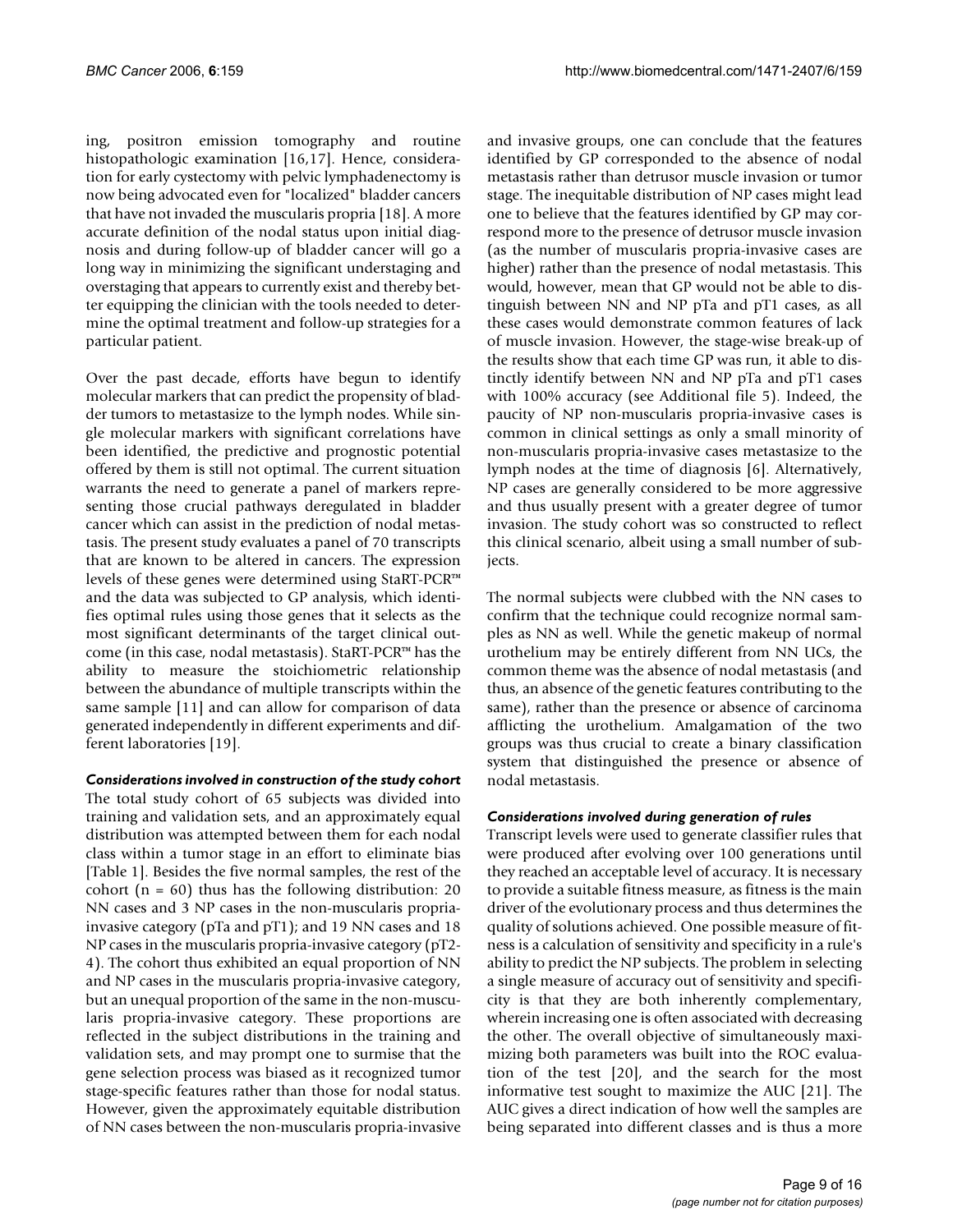robust fitness measure than any other mathematical combination of sensitivity and specificity because there is no concept of boundary or threshold that can induce discontinuities into the system leading to strange behavior around them.

A major challenge in any machine learning system is to prevent overfitting. This occurs when the function is biased strongly towards training examples and generalizes poorly to new (unseen) examples. Typically, model overfitting occurs when there are too few samples relative to the complexity of the problem. Most clinical problems must deal with this issue. In our study, there were only 34 samples in the training set from which to learn, with 70 variables per sample. This could potentially have led to solutions that could have been overly biased or overfitted to the training data. This study tried to alleviate the overfitting problems by restricting the complexity of the result and by the use of resampling techniques. By restricting the complexity of the result, the system was forced to pick out the most salient features in the data set which were likely to be the most general solutions [22]. This was achieved by the use of simple mathematical, logical and comparison operators, and by limiting the size and complexity of the programs produced based on the minimum description length principle of risk minimization wherein the least complex solution is called the most robust [23]. The number of genes used in any solution was also restricted to no more than seven, which puts a constraint on the degrees of freedom in the expression that is loosely related to the VC dimension, a measure of the complexity of a classification algorithm [24].

For selecting a robust classifier, it is imperative to know the generalization rate of the classifier, especially in the case of small data sets where overfitting can be relatively frequent. Cross validation is a resampling technique that can help predict the generality of the solution in classifier problems [25]. In cross validation, the training set is subdivided into N subsets or "folds" and then each of the N - 1 sets are used to learn from and the N<sup>th</sup> fold is used to test the resulting rules. The folds are randomly assembled from the whole data set, maintaining the same proportion of true positive cases and true negative cases such that each fold will have the same representation of samples as the whole set. To avoid selecting a particularly favorable test subset, the system is then run again from scratch with another fold as the test set. This is repeated until all N subsets have been used as the test set. The goal is to adjust the system so that the results for all training-test set combinations (folds) are roughly the same.

While N-fold cross validation is a simple and effective technique to evaluate how well the classifier generalizes to unseen data, the number of folds to use in order to best

assess the general performance of the system is an open question. Many machine learning techniques use a leaveone-out cross validation (LOOCV) [26] approach as it has the virtue of maximizing the use of samples by allowing the investigator to view the overall performance of the system across many folds, suggesting a "normal" behavior for the rules generated. LOOCV is approximately unbiased for true prediction error, but can have high variance because all the "training sets" are similar to each other. This study used a variation of cross validation inspired from the N-fold cross validation scheme that selects an optimum number of folds that can strike a reasonable balance between bias and variance. Instead of having 34 folds, which would correspond to the total number of samples in the training set, 11 folds (i.e., the number of NP samples in the training set) were used that lead to a reduction in the variance of the solution. The best performing classifiers across all folds were ultimately selected and applied to a majority voting scheme to generate the best meta-rule. The majority voting scheme increases the performance and consistency of the classifiers. It has been shown that for a binary classification scheme, the performance of the aggregate classifier actually increases if the individual rules are more than 50% accurate [27,28]. Resilience can be significantly improved with this approach as estimation errors are reduced.

# *Clinical relevance of the frequently used genes*

The panel of 70 genes was chosen based on an extensive review of previous studies that have implicated potential roles for various genes in the progression of cancer in general and UC in particular. Although many of the candidate markers that were selected for this analysis have been implicated in one or more of the pathways involved in bladder tumorigenesis, it is plausible that some genes may play a relatively more significant role in the development of nodal metastasis and the determination of prognosis if the disease is detected early. The GP analysis in this study clearly shows an unequivocal preference to use *ICAM1*, *MAP2K6*, *KDR*, *CDK8* and *ANXA5* in specific relationships to define NP UC specimens. The association of metastatic disease with the expression levels of these genes and their corresponding proteins is not unreasonable considering their function and involvement in tumor biology.

ICAM1 is a cell surface glycoprotein in the immunoglobulin superfamily and is expressed at a low basal level in fibroblasts, leukocytes, keratinocytes, endothelial and epithelial cells but is upregulated in response to a variety of inflammatory mediators [29] Several reports indicate that the expression levels of ICAM1 correlate with metastatic potential, migration, and infiltration ability. Immunohistochemical studies on 57 patients with bladder carcinomas revealed that the expression of ICAM1 was closely associated with an infiltrative histological phenotype [30]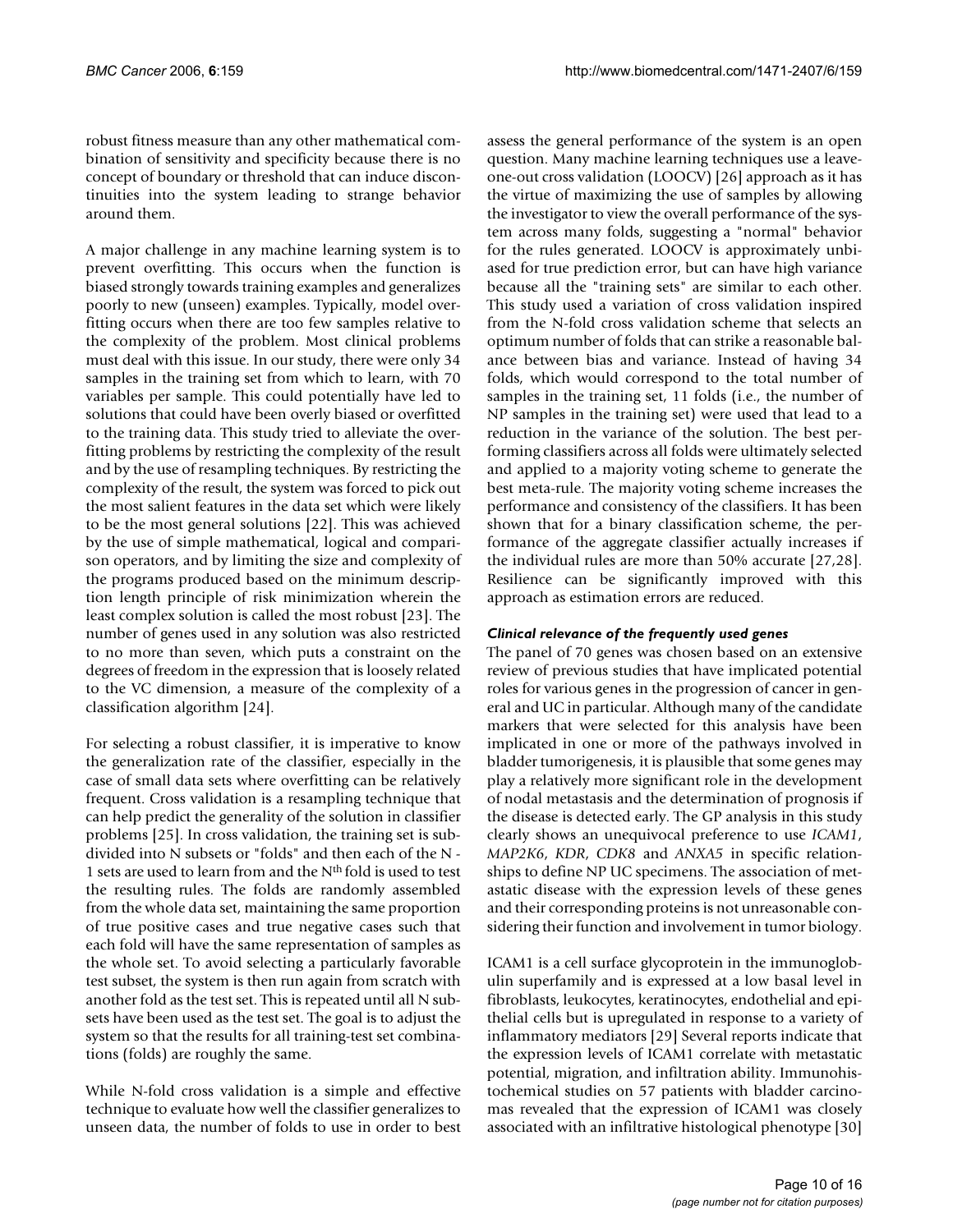and serum ICAM1 levels have been related to tumor presence, grade and size in patients with bladder cancer [31]. Furthermore, fibrinogen, which may be a determinant of metastatic potential [32], mediates bladder cancer cell migration through an ICAM1-dependent pathway [30]. More recently, it was shown that ICAM1 downregulation at the mRNA and protein levels led to a strong suppression of human breast cancer cell invasion through a matrigel matrix and that the level of ICAM1 protein expression on the cell surface positively correlated with the metastatic potential of five human breast cancer cell lines [33].

Ligation of ICAM1 induces activation of MAP2K6, which in turn activates p38 [34-36]. This pathway has been shown to be closely associated with an invasive phenotype for bladder tumors [37] and p38 phosphorylation in breast cancer patients has been associated with a poor prognosis in node-positive tumors [38]. Other studies have shown a direct effect of MAP2K6 activity on metastatic potential. MAP2K6 transfection into normal MCF10A breast epithelial cells resulted in an invasive and migratory phenotype accompanied by upregulation of certain matrix metalloproteinases [39,40]. Activation of this pathway also induced in vitro invasion of normal NIH3T3 fibroblasts [41].

KDR or vascular endothelial growth factor receptor-2 (VEGFR2/Flk-1) is a high-affinity plasma membrane receptor for the ligands VEGF-A and -E. This protein is expressed on endothelial cells in the vasculature and mediates most of the endothelial growth and survival signals through these ligands [42]. Expression of KDR has also been demonstrated in tumors of epithelial origin and the best rules in this study imply that the expression level of *KDR* is consistently lower in relation to *ICAM1* and *MAP2K6* when there is nodal involvement in bladder cancer. Although a precise reason for why this relationship should exist is unknown, some studies have established a more aggressive phenotype in cancers that have lower expression of KDR. For example, in patients with UC, high expression of KDR was associated with increased survival times, whereas those with lower expression values had a worse prognosis [43]. Likewise, high-grade prostate carcinomas showed much less KDR expression than low or moderate grade tumors [44]. However, it must be kept in mind that in the present study, it is not the absolute expression of *KDR* that contributes to the correlation with nodal involvement in bladder cancer, but its relationship to the values of the other two genes.

The identification of CDK8 as a physiological partner of cyclin C (CycC) is relatively recent [45] and the role of the former with respect to clinical prognosis in UC has not been extensively investigated. The CycC/CDK8 complex is a part of the pol II holoenzyme complex that plays a part in transcription [46], and is also a part of MED/SRB (Mediator/Suppressor of RNA Polymerase B) containing complexes such as TRAP/SMCC (Thyroid hormone-associated protein/SRB/MED cofactor complexes) and NAT (negative regulator of activated transcription) [47-50]. TRAP/SMCC and NAT have been shown to phosphorylate CycH of the general pol II transcription factor, TFIIH complex, via their CDK8 kinase activity and inhibit TFIIH protein kinase activity [51]. The suggestion of a lower *CDK8* level compared to *ICAM1* in NP cases through the gene expression motifs in this study may thus be suggestive of a role of increased transcription activity, though more functional studies in this direction are required.

The annexins are a large family of closely related calciumand membrane-binding proteins [52] that are expressed in most eukaryotic cell types and appear to participate in a variety of cellular functions including vesicle trafficking, cell division, apoptosis, calcium signaling, and growth regulation. Many of these proteins are differentially expressed in malignant tissue and have been shown to be upregulated or downregulated depending on tumor type [53]. Annexin V (and in the case of our study, annexin A5, encoded by the *ANXA5* gene) has been reported to be especially abundant in platelets where it relocates to the cytoskeleton following stimulus-induced Ca2+ elevation [54,55]. Annexin V is used as a marker for apoptosis [56] and has been shown to influence susceptibility to apoptosis and pro-inflammatory activities of apoptotic cells [57]. Consequently, annexin V expression levels could be affected by the apoptotic potential of a tumor cell population, which has been shown to be greatly influenced by the process of tumor progression and metastasis [58].

Interestingly, previous studies that have attempted to identify prognostic classes of UC using microarrays have limited similarity to the gene panel in this study, with *E2F4*, *PCNA*, *CCNA2* and *RB1* being upregulated in high grade pTa tumors, and *ERBB2* being downregulated in muscularis propria-invasive tumors [59]. However, one must note that such studies generally consider tumor grade and stage as prognostic indicators, and their molecular signatures are usually filtered to reflect the same. On the other hand, our study defined nodal metastasis as a prognosticator and the GP system was thus trained to identify genetic traits that best corresponded to this indicator. Furthermore, the identification of a single rule employing the three most frequently used genes proved to be more robust in terms of predicting the nodal stage in the validation set. While this study suggests a possible pivotal role of the expression of these three genes in determining nodal status, the limitation of a relatively small sample size compared to the number of variables involved warrants similar studies with larger sample sizes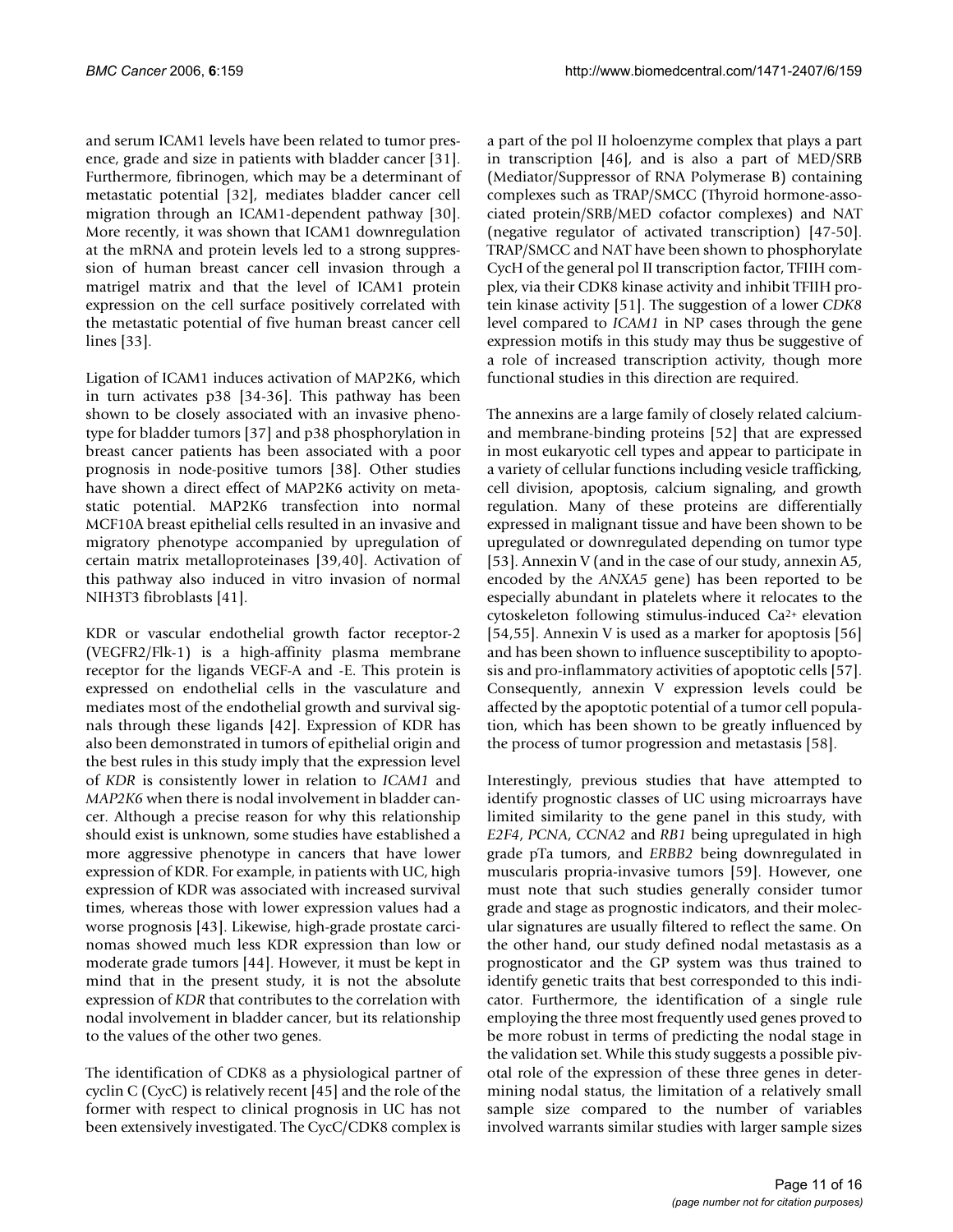to validate these results. One can hypothesize that comparative downregulation of *KDR* (and perhaps, angiogenesis in general) in the primary tumor might impart selection pressure for invasion leading to upregulation of *ICAM1* that reflects a tumor's potential to establish a metastatic lesion in a draining lymph node. This possible mechanism can partially explain the gene transitivity observed, whereby the gene expression signature of nodal metastatic cases consistently conforms to a fixed motif of *ICAM1*>*MAP2K6*>*KDR*, although a literature search did not reveal any study that investigated these genes in concert in the context of nodal metastasis. The above motif also exemplifies the hypothesis-generating nature of GP, and directed investigations into the role of these genes and their respective pathways in promoting nodal metastasis are required. Further work is necessary to show that this approach is effective in all cases but it tends to support the theory put forth by Daida that GP has two phases: identifying the key inputs, and then finding rules that optimally combine them [60]. By using specific genes shown to be more useful during pilot studies, it allows the GP process to search for the best use of those genes. This can enable the GP system to accurately predict prognosis and help in making therapeutic decisions, thus having a direct impact on the patient and the treating clinician.

#### *Advantages of genetic programming*

As can be seen from the results, GP is distinct from other common machine learning algorithms used in bioinformatics [Table 6]. This technique is gradually gaining popularity for the analysis of medical and biological data, and for the prognostic classification of cancers [61-65].

A unique feature of GP is the final output, which consists of easily readable rules expressed as executable classifier programs that define tangible relationships between the most influential genes. This allows the results to be put into the known biological context of these genes, which can enhance their significance or provide new working hypotheses that could be further tested. Most other classifier algorithms like Support Vector Machines (SVM), Neural Networks and K-Nearest Neighbors (KNN) clustering approaches do not provide human readable results. Hierarchical clustering creates visually intuitive results but the output does not specify an exact relationship amongst the genes. Classification and regression trees (CART) output a binary decision tree that comes closest to GP developed rules in terms of human readability but fail to provide clear insights into gene co-expressions that become more difficult to discern due to the relationships becoming less explicit as the trees grow larger. While CART algorithms are normally felt to be greedy, aiming to locally optimize the decision tree during construction of the solution [66], GP takes on a more global view of the solution space and can thus search a larger space for solution trees that might lead to improved performance.

By identifying those genes that are most dominant in defining outcome, the GP process can usually limit the complexity of the classifiers and generate robust but simple rules containing only a few genes without compromising their predictability. This is potentially useful in a clinical setting where profiling each gene has its own cost. The smaller the gene set needed to make a clinical diagnosis, the cheaper the test and potentially the more acceptable it is to payors.

GP does not assume extensive prior knowledge on the expected form of the solution or any preconceived genetic interactions to set up the analysis. This is especially useful given that genetic relationships are not always well known. Hence, one can judge how it could be difficult to use classification or clustering algorithms where one needs to pre-specify the structure of the expected solution. For example, SVMs involve selecting a kernel for mapping the data to a higher dimensional space, which is non-trivial and often a non-intuitive process that can affect the accuracy of the classifiers.

GP can also select variables automatically without any need to pre-filter or limit them based on what is known about a system. Such filtering is usually done because of the combinatorial problem of working with a large number of inputs; however, such filtering can create an incomplete and biased dataset that may not be representative of many complex biological systems. The "curse of dimensionality" [67] affects all classification algorithms but the problem of dimensionality reduction is more

| <b>Method</b>                 | <b>Human Readability</b> | <b>Automatic Selection of</b><br><b>Variables</b> | <b>Automatic Integration</b><br>of Data Types | Non-Linear<br><b>Relationships</b> |
|-------------------------------|--------------------------|---------------------------------------------------|-----------------------------------------------|------------------------------------|
| <b>Statistical Analysis</b>   | Yes                      | Limited                                           | No                                            | Limited                            |
| <b>Cluster Analysis</b>       | Yes                      | No                                                | No                                            | No.                                |
| <b>Support Vector Machine</b> | No                       | No                                                | No                                            | Yes                                |
| <b>Neural Networks</b>        | No                       | No                                                | No                                            | Yes                                |
| <b>Genetic Programming</b>    | Yes                      | Yes                                               | Yes                                           | Yes                                |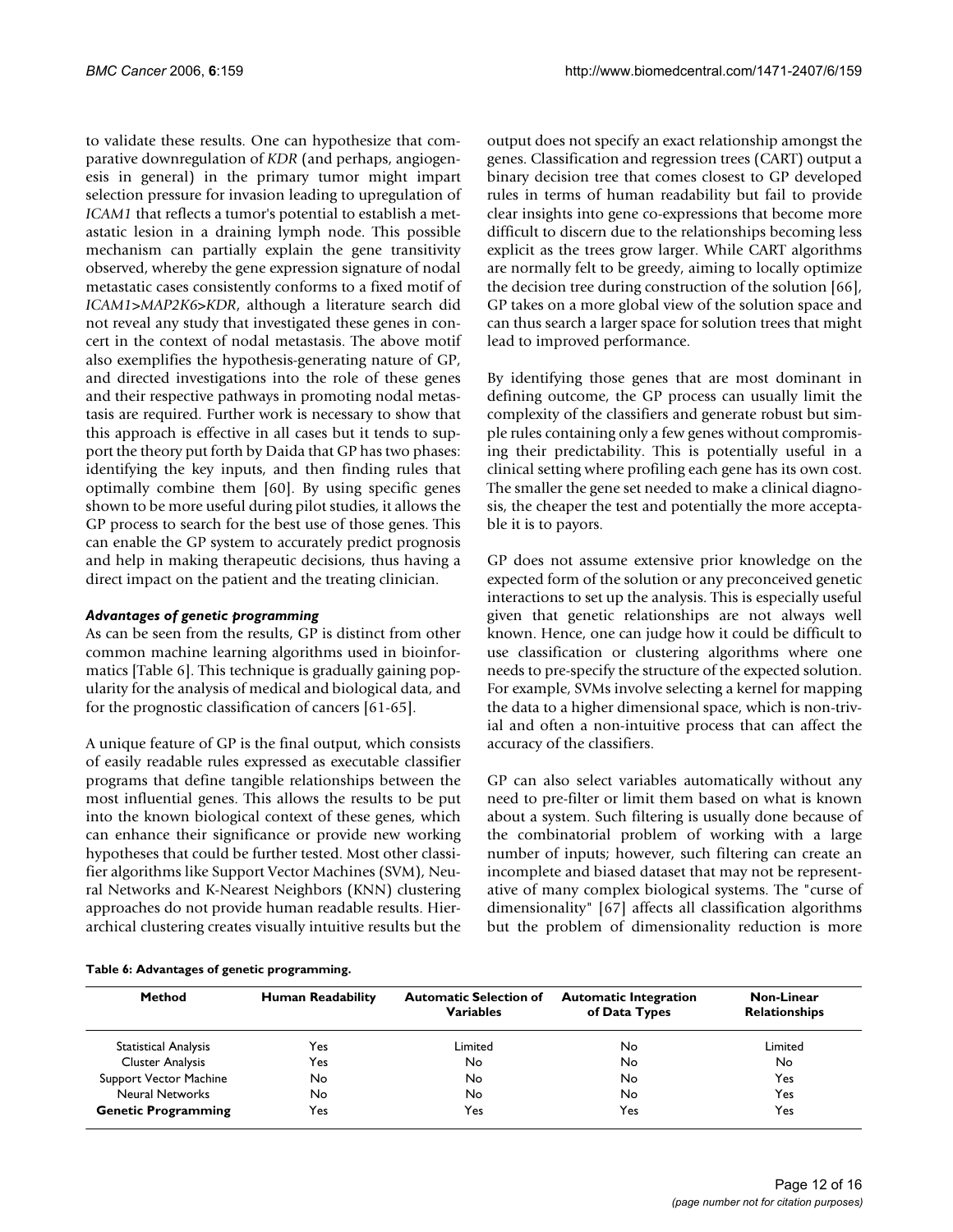important in classical algorithms like hierarchical, KNN, K-means clustering and Neural Nets which do not scale easily to larger numbers of variables. Feature selection is then an important step before the application of these algorithms and can lead to loss of information that might be critical for the success of the learning algorithm.

As can be seen from the rules generated in our study, most rules express non-linear relationships such as *MAP2K6*/ *KDR* or *ICAM1*/*CDK8*. The ability to choose variables from a large list and then combine them in a non-linear, readable way is a powerful feature of this approach as many biological systems often have non-linear relationships between genes or proteins. SVM is a popular algorithm which outputs non-linear classifiers but is limited by the kernel selected. CART algorithms implement nonlinearity in a pseudo sense as they split the data and tackle each partition separately, but are not as succinct as the rules produced by GP in capturing the effects and the relationships among gene expressions.

Lastly, GP can incorporate very diverse data sets that contain markedly different types of variables and can also handle missing values in the data. Missing data can be an important problem as even a small amount of missing data can lead to a large loss in performance. This is especially true in systems like Hierarchical or KNN based clustering and SVMs, that necessitate the use of various tools like imputation, replacement of the missing values with a constant, and removal of samples with a large amount of missing data. However, most of these approaches can introduce bias in the system due to the assumptions made about the missing data that could lead to loss of important features. GP alleviates this problem by leveraging the ability of the system to automatically select features. Whenever a rule encounters missing data in a sample during fitness assessment, the sample is labeled as misclassified, thus decreasing the fitness of the rule. Thus, the system is not favorably disposed towards picking up a variable (feature) that is laden with a large percentage of missing values. This approach allows for maximum use of the available data without making any unwarranted assumptions about missing data.

#### *Limitations of genetic programming*

GP is a computationally intense process requiring a large amount of machine time. The estimated machine time increases with increasing complexity of the problem, and increase in the dimensions and number of samples. This can be resolved by using parallel processing and segmenting the problem into parts which can be performed on different processors simultaneously and then synchronizing among them. GP is particularly tractable for parallel computing techniques as there are several natural ways to distribute execution onto different machines [68].

As GP is a stochastic process that depends highly on the initial control parameter settings, it does not guarantee an optimal solution in all runs. It should therefore be run several times with different settings to ensure that the system has not fallen into a local optima.

While GP combines features of global and local search algorithms, the cost is that it often performs neither of these functions as well as more specialized algorithms. The constant introduction of new genetic material through mechanisms of mutation and crossover (mating) will divert the algorithm from finding the best combination of a few highly effective components. For this reason, this study adopted a two-phase strategy where the most important variables were identified from the list of the most frequently chosen variables [Figure 3] and the system was then run again using only those high frequency variables. The first pass allowed the GP system to globally search a large set of possible variable combinations while the second pass let it locally search for the best combination of those variables.

GP may also output several rules that are quite different but perform equally well, thus suggesting the involvement of multiple and often unrelated genes. The selection of a single rule can be difficult, particularly when searching for a general solution to a problem. This led us to adopt the voting algorithm to tackle the problem of rule selection and consistency. It would also seem logical to be relatively sure of the biological functionality of the genes selected unless there is sufficient data to confirm an unusual rule or gene selection. This is not a limitation of GP per se, but rather a limitation of any machine learning algorithm.

# **Conclusion**

Our study uses UC as a clinical model in devising a strategy to combine the medium-throughput quantitative StaRT-PCR™ technique with supervised GP methods to determine the nodal status of clinically diagnosed tumors based on their molecular profiles. We demonstrate that StaRT-PCR™ can provide a relatively standardized output of quantitative gene expression relative to a housekeeping gene like β-actin and can be used as an input in a GP system to generate a classifier for nodal status with a reasonable degree of accuracy. Moreover, the output has also suggested a key role for specific genes involved in the target process that may lead to future studies to clarify their precise biological role and identify new targets for therapeutic intervention. Of particular interest are the gene expression motifs which have identified novel relationships between specific genes and pathways. The key genes identified by this technique from our data set also suggest that class-specific signatures using a small number of genes can characterize tumors as NP or NN, and more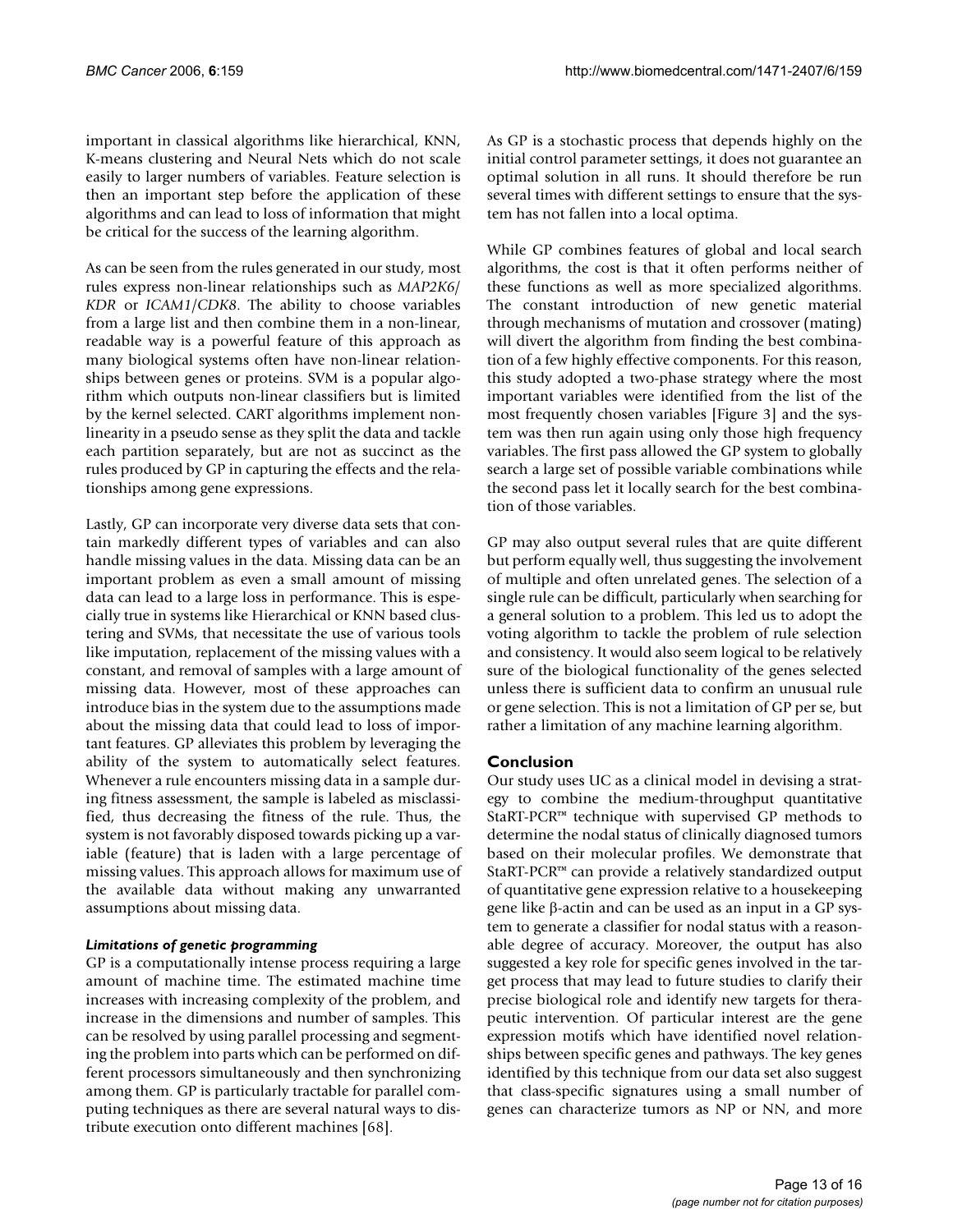importantly, provide an early indication of their progression towards NP status based on molecular traits.

Our group is currently addressing several open questions in GP including an approach for multi-class problems, automated methods for selecting key transcripts and automated identification of significant motifs. Further studies will be aimed at correlating molecular markers and motifs with clinical outcome in an effort to employ markers as reliable, reproducible and objective indicators of prognosis. The enhanced value of incorporating molecular markers into the existing clinical staging of bladder cancer has already been proposed as a prudent alternative [69]. GP will then be ultimately useful in the identification of new avenues of molecular investigations, critical components and signatures of prognosis, and therapeutically feasible targets.

# **Abbreviations**

 $UC \rightarrow$  urothelial carcinoma

StaRT-PCR™  $\rightarrow$  standardized competitive reverse transcriptase – polymerase chain reaction

- $GP \rightarrow$  genetic programming
- $NP \rightarrow node$  positive
- $NN \rightarrow$  node negative
- $CT \rightarrow$  competitive template
- $AUC \rightarrow$  area under curve
- $ROC \rightarrow receiver$  operating characteristic
- $KDR \rightarrow kinase$  insert domain receptor
- $MAP2K6 \rightarrow mitogen-activated protein kinase kinase 6$
- $ICAM1 \rightarrow$  intercellular adhesion molecule 1
- CDK8 → cyclin-dependent kinase 8
- $ANXA5 \rightarrow$  annexin A5 (gene)
- $LOOCV \rightarrow$  leave-one-out cross validation
- $VEGF \rightarrow$  vascular endothelial growth factor
- $CycC \rightarrow cyclin C$

 $MED/SRB \rightarrow mediator/suppressor$  of RNA polymerase B

TRAP/SMCC → thyroid hormone-associated protein/ SRB/MED cofactor complexes

 $NAT \rightarrow$  negative regulator of activated transcription

 $SVM \rightarrow support vector machines$ 

 $KNN \rightarrow K$ -Nearest Neighbors

 $CART \rightarrow classification$  and regression trees

### **Competing interests**

Authors AAA, DWF, PFL and WPW are employees of Genetics Squared Inc. (Ann Arbor, MI, USA). RJC is a member of the scientific advisory board for Genetics Squared Inc., which is developing the commercial uses of the genetic programming system used in this study. Other authors declare no competing interests.

# **Authors' contributions**

APM was responsible for organization of the study cohorts, genetic programming outcome analysis, investigation of molecular biology and clinico-pathological correlations and co-drafting the manuscript. AAA was responsible for genetic programming analysis of the data and co-drafting the manuscript.  $\underline{BC}$  and  $\underline{VP}$  carried out the StaRT-PCR™ experiments. DWF researched and coauthored the section on the clinical relevance of the frequently used genes and critically revised the manuscript. PFL provided background clinical information on bladder cancer, and the rationale and potential significance of the study from a clinical oncology perspective, and critically revised the manuscript. RJC and RHD were responsible for designing the StaRT-PCR™ experiments, and participated in the design and coordination of the study. WPW directed the computational part of this study, drafted portions of the computing sections of the manuscript and participated in overall editing. All authors read and approved the final manuscript.

# **Additional material**

#### **Additional file 1**

*A comprehensive list of the genes investigated using StaRT-PCR™ including their GenBank accession, GeneID and UniGene cluster numbers.* Click here for file [\[http://www.biomedcentral.com/content/supplementary/1471-](http://www.biomedcentral.com/content/supplementary/1471-2407-6-159-S1.pdf) 2407-6-159-S1.pdf]

# **Additional file 2**

*The box plots for the gene expression values for* KDR*,* MAP2K6 *and*  ICAM1 *that are differentially expressed in the primary tumor tissues of the node positive and the node negative classes.* Click here for file [\[http://www.biomedcentral.com/content/supplementary/1471-](http://www.biomedcentral.com/content/supplementary/1471-2407-6-159-S2.pdf) 2407-6-159-S2.pdf]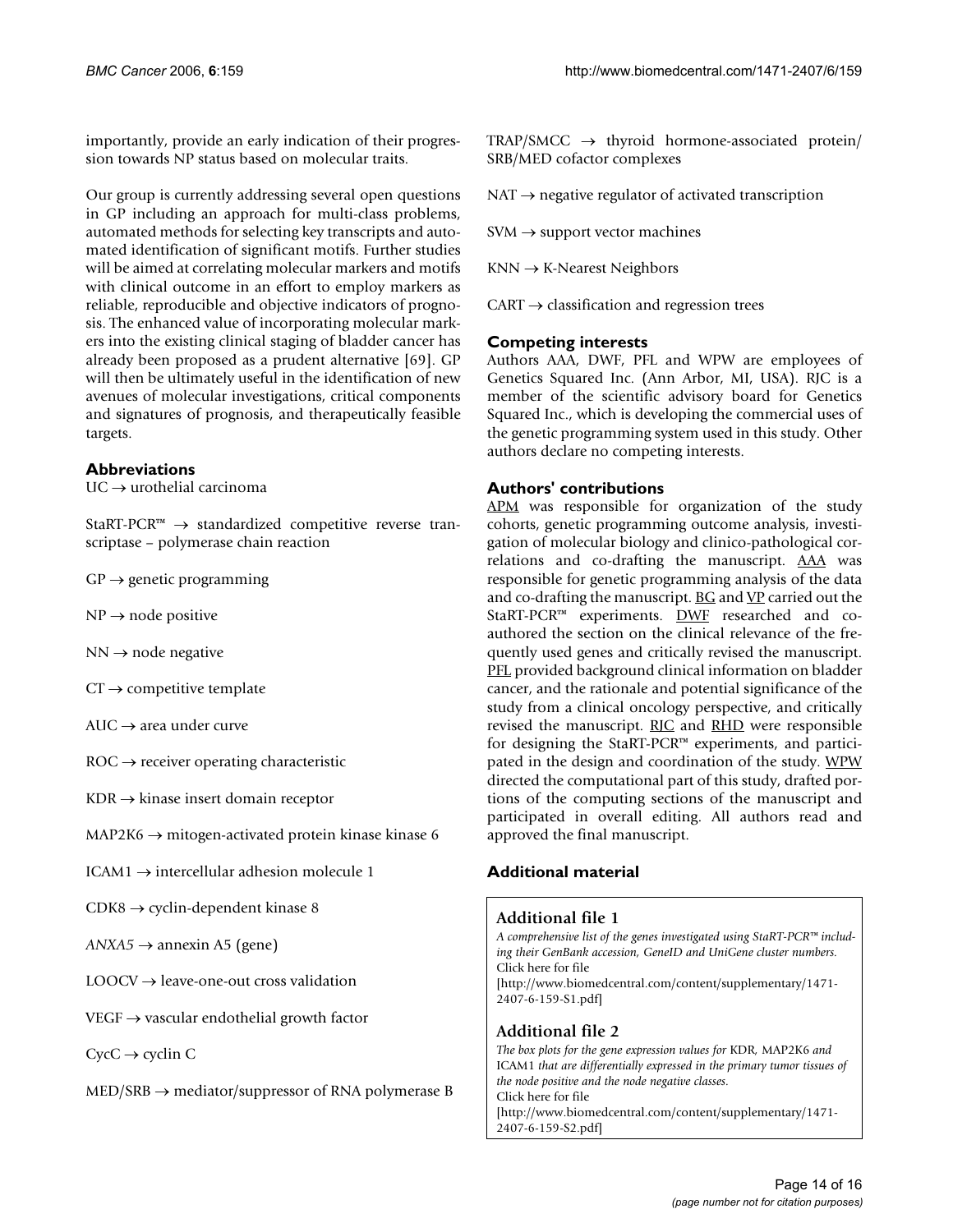# **Additional file 3**

*The classifier rules that form the meta-rule generated for node positive patients using the three most frequently used genes, viz.* KDR*,* MAP2K6 *and* ICAM1*.*

Click here for file

[\[http://www.biomedcentral.com/content/supplementary/1471-](http://www.biomedcentral.com/content/supplementary/1471-2407-6-159-S3.pdf) 2407-6-159-S3.pdf]

# **Additional file 4**

*The performance metrics of the first classifier rule from the meta-rule generated for node positive patients using the three most frequently used genes, viz.* KDR*,* MAP2K6 *and* ICAM1*, on the validation set.* Click here for file

[\[http://www.biomedcentral.com/content/supplementary/1471-](http://www.biomedcentral.com/content/supplementary/1471-2407-6-159-S4.pdf) 2407-6-159-S4.pdf]

# **Additional file 5**

*The stage-wise and case-wise performance of the meta-rules generated using 70 genes and the three most frequently used genes, viz.* KDR*,*  MAP2K6 *and* ICAM1*, on the validation set. This file also shows the stage- and case-wise performance of the single rule "(*MAP2K6*/*KDR*) × (1.0 - (*MAP2K6*/*ICAM1*)) > .71" selected from the meta-rule generated using the three most frequently used genes on the validation set.* Click here for file

[\[http://www.biomedcentral.com/content/supplementary/1471-](http://www.biomedcentral.com/content/supplementary/1471-2407-6-159-S5.pdf) 2407-6-159-S5.pdf]

# **Acknowledgements**

The authors would like to thank Frederic Waldman, MD, PhD, for providing the RNA samples from 10 subjects who underwent treatment for pTa and pT1 bladder cancer at the University of California, San Francisco, USA. The molecular studies of bladder cancer progression were funded by National Institutes of Health Grants CA-65726, CA-70903 and CA-86871.

#### **References**

- 1. Tyczynski JE, Parkin DM: **Bladder cancer in Europe.** *ENCR Cancer Fact Sheets* 2003, **3:**1-4.
- 2. World Health Organization: *The World Health Report 2004 changing history. Geneva* 2004.
- National Cancer Institute medNews: **Treatment Statement for Health Professionals Bladder Cancer.** 2004 [http:// Health Professionals - Bladder Cancer. [www.meb.uni-bonn.de/cancer.gov/CDR0000062908.html](http://www.meb.uni-bonn.de/cancer.gov/CDR0000062908.html)].
- 4. **Urinary bladder.** In *AJCC Cancer Staging Manual* 6th edition. Edited by: Greene FL, Page DL, Fleming ID, Fritz A, Balch CM, Haller DG, Morrow M. New York: Springer-Verlag; 2002:367-374.
- 5. Lotan Y, Gupta A, Shariat SF, Palapattu GS, Vazina A, Karakiewicz PI, Bastian PJ, Rogers CG, Amiel G, Perotte P, Schoenberg MP, Lerner SP, Sagalowsky AI: **[Lymphovascular invasion is independently](http://www.ncbi.nlm.nih.gov/entrez/query.fcgi?cmd=Retrieve&db=PubMed&dopt=Abstract&list_uids=16116151) [associated with overall survival, cause-specific survival, and](http://www.ncbi.nlm.nih.gov/entrez/query.fcgi?cmd=Retrieve&db=PubMed&dopt=Abstract&list_uids=16116151) local and distant recurrence in patients with negative lymph [nodes at radical cystectomy.](http://www.ncbi.nlm.nih.gov/entrez/query.fcgi?cmd=Retrieve&db=PubMed&dopt=Abstract&list_uids=16116151)** *J Clin Oncol* 2005, **23:**6533-6539.
- 6. Leissner J, Hohenfellner R, Thuroff JW, Wolf HK: **[Lympadenec](http://www.ncbi.nlm.nih.gov/entrez/query.fcgi?cmd=Retrieve&db=PubMed&dopt=Abstract&list_uids=10792159)[tomy in patients with transitional cell carcinoma of the uri](http://www.ncbi.nlm.nih.gov/entrez/query.fcgi?cmd=Retrieve&db=PubMed&dopt=Abstract&list_uids=10792159)[nary bladder; significance for staging and prognosis.](http://www.ncbi.nlm.nih.gov/entrez/query.fcgi?cmd=Retrieve&db=PubMed&dopt=Abstract&list_uids=10792159)** *BJU Int* 2000, **85:**817-823.
- 7. Stein JP, Lieskovsky G, Cote R, Groshen S, Feng AC, Boyd S, Skinner E, Bochner B, Thangathurai D, Mikhail M, Raghavan D, Skinner DG: **[Radical cystectomy in the treatment of invasive bladder can](http://www.ncbi.nlm.nih.gov/entrez/query.fcgi?cmd=Retrieve&db=PubMed&dopt=Abstract&list_uids=11157016)[cer: long-term results in 1,054 patients.](http://www.ncbi.nlm.nih.gov/entrez/query.fcgi?cmd=Retrieve&db=PubMed&dopt=Abstract&list_uids=11157016)** *J Clin Oncol* 2001, **19:**666-675.
- 8. Ather MH, Fatima S, Sinanoglu O: **[Extent of lymphadenectomy in](http://www.ncbi.nlm.nih.gov/entrez/query.fcgi?cmd=Retrieve&db=PubMed&dopt=Abstract&list_uids=16022725) [radical cystectomy for bladder cancer.](http://www.ncbi.nlm.nih.gov/entrez/query.fcgi?cmd=Retrieve&db=PubMed&dopt=Abstract&list_uids=16022725)** *World J Surg Oncol* 2005, **3:**43.
- 9. Bonassi S, Neri M, Puntoni R: **[Validation of biomarkers as early](http://www.ncbi.nlm.nih.gov/entrez/query.fcgi?cmd=Retrieve&db=PubMed&dopt=Abstract&list_uids=11506827) [predictors of disease.](http://www.ncbi.nlm.nih.gov/entrez/query.fcgi?cmd=Retrieve&db=PubMed&dopt=Abstract&list_uids=11506827)** *Mutat Res* 2001, **480:**349-58.
- 10. Kawamukai K, Cesario A, Margaritora S, Meacci E, Piraino A, Vita ML, Tessitore A, Cusumano G, Granone P: **[TNM independent prog](http://www.ncbi.nlm.nih.gov/entrez/query.fcgi?cmd=Retrieve&db=PubMed&dopt=Abstract&list_uids=15852722)[nostic factors in lung cancer.](http://www.ncbi.nlm.nih.gov/entrez/query.fcgi?cmd=Retrieve&db=PubMed&dopt=Abstract&list_uids=15852722)** *Rays* 2004, **29:**373-376.
- 11. Willey JC, Crawford EL, Jackson CM, Weaver DA, Hoban JC, Khuder SA, DeMuth JP: **[Expression measurement of many genes](http://www.ncbi.nlm.nih.gov/entrez/query.fcgi?cmd=Retrieve&db=PubMed&dopt=Abstract&list_uids=9651175) [simultaneously by quantitative RT-PCR using standardized](http://www.ncbi.nlm.nih.gov/entrez/query.fcgi?cmd=Retrieve&db=PubMed&dopt=Abstract&list_uids=9651175) [mixtures of competitive templates.](http://www.ncbi.nlm.nih.gov/entrez/query.fcgi?cmd=Retrieve&db=PubMed&dopt=Abstract&list_uids=9651175)** *Am J Respir Cell Mol Biol* 1998, **19:**6-17.
- 12. Crawford EL, Warner KA, Khuder SA, Zahorchak RJ, Willey JC: **[Mul](http://www.ncbi.nlm.nih.gov/entrez/query.fcgi?cmd=Retrieve&db=PubMed&dopt=Abstract&list_uids=12054630)[tiplex standardized RT-PCR for expression analysis of many](http://www.ncbi.nlm.nih.gov/entrez/query.fcgi?cmd=Retrieve&db=PubMed&dopt=Abstract&list_uids=12054630) [genes in small samples.](http://www.ncbi.nlm.nih.gov/entrez/query.fcgi?cmd=Retrieve&db=PubMed&dopt=Abstract&list_uids=12054630)** *Biochem Biophys Res Commun* 2002, **293:**509-516.
- 13. Koza JR: *Genetic Programming: On the Programming of Computers by Means of Natural Selection* Cambridge: MIT Press; 1992.
- 14. Pagliarulo V, George B, Beil SJ, Groshen S, Laird PW, Cai J, Willey J, Cote RJ, Datar RH: **[Sensitivity and reproducibility of standard](http://www.ncbi.nlm.nih.gov/entrez/query.fcgi?cmd=Retrieve&db=PubMed&dopt=Abstract&list_uids=14741054)[ized-competitive RT-PCR for transcript quantification and](http://www.ncbi.nlm.nih.gov/entrez/query.fcgi?cmd=Retrieve&db=PubMed&dopt=Abstract&list_uids=14741054) [its comparison with real time RT-PCR.](http://www.ncbi.nlm.nih.gov/entrez/query.fcgi?cmd=Retrieve&db=PubMed&dopt=Abstract&list_uids=14741054)** *Mol Cancer* 2004, **3:**5.
- 15. Ritchie MD, Hahn LW, Roodi N, Bailey LR, Dupont WD, Plummer WD, Parl FF, Moore JH: **[Multifactor Dimensionality Reduction](http://www.ncbi.nlm.nih.gov/entrez/query.fcgi?cmd=Retrieve&db=PubMed&dopt=Abstract&list_uids=11404819) [Reveals High-Order Interactions among Estrogen Metabo](http://www.ncbi.nlm.nih.gov/entrez/query.fcgi?cmd=Retrieve&db=PubMed&dopt=Abstract&list_uids=11404819)[lism Genes in Sporadic Breast Cancer.](http://www.ncbi.nlm.nih.gov/entrez/query.fcgi?cmd=Retrieve&db=PubMed&dopt=Abstract&list_uids=11404819)** *Am J Hum Genet* 2001, **69:**138-147.
- 16. Deserno WM, Harisinghani MG, Taupitz M, Jager GJ, Witjes JA, Mulders PF, Hulsbergen van de Kaa CA, Kaufmann D, Barentsz JO: **[Urinary bladder cancer: Preoperative nodal staging with fer](http://www.ncbi.nlm.nih.gov/entrez/query.fcgi?cmd=Retrieve&db=PubMed&dopt=Abstract&list_uids=15375228)**[umoxtran-10-enhanced MR imaging.](http://www.ncbi.nlm.nih.gov/entrez/query.fcgi?cmd=Retrieve&db=PubMed&dopt=Abstract&list_uids=15375228) **233:**449-456.
- 17. Kurahashi T, Hara I, Oka N, Kamidono S, Eto H, Miyake H: **[Detec](http://www.ncbi.nlm.nih.gov/entrez/query.fcgi?cmd=Retrieve&db=PubMed&dopt=Abstract&list_uids=15897575)[tion of micrometastases in pelvic lymph nodes in patients](http://www.ncbi.nlm.nih.gov/entrez/query.fcgi?cmd=Retrieve&db=PubMed&dopt=Abstract&list_uids=15897575) undergoing radical cystectomy for focally invasive bladder cancer by real-time reverse transcriptase-PCR for cytokera[tin 19 and uroplakin II.](http://www.ncbi.nlm.nih.gov/entrez/query.fcgi?cmd=Retrieve&db=PubMed&dopt=Abstract&list_uids=15897575)** *Clin Cancer Res* 2005, **11:**3773-3777.
- 18. Hollenbeck BK, Montie JE: **[Early cystectomy for clinical stage T1](http://www.ncbi.nlm.nih.gov/entrez/query.fcgi?cmd=Retrieve&db=PubMed&dopt=Abstract&list_uids=16474441) [bladder cancer.](http://www.ncbi.nlm.nih.gov/entrez/query.fcgi?cmd=Retrieve&db=PubMed&dopt=Abstract&list_uids=16474441)** *Nat Clin Pract Urol* 2004, **1:**4-5.
- 19. Crawford EL, Peters GJ, Noordhuis P, Rots MG, Vondracek M, Grafstrom RC, Lieuallen K, Lennon G, Zahorchak RJ, Georgeson MJ, Wali A, Lechner JF, Fan PS, Kahaleh MB, Khuder SA, Warner KA, Weaver DA, Willey JC: **[Reproducible gene expression measurement](http://www.ncbi.nlm.nih.gov/entrez/query.fcgi?cmd=Retrieve&db=PubMed&dopt=Abstract&list_uids=11774186) [among multiple laboratories obtained in a blinded study](http://www.ncbi.nlm.nih.gov/entrez/query.fcgi?cmd=Retrieve&db=PubMed&dopt=Abstract&list_uids=11774186) [using standardized RT \(StaRT\)-PCR.](http://www.ncbi.nlm.nih.gov/entrez/query.fcgi?cmd=Retrieve&db=PubMed&dopt=Abstract&list_uids=11774186)** *Mol Diagn* 2001, **6:**217-225.
- 20. Zou KH, Hall WJ, Shapiro DE: **[Smooth non-parametric receiver](http://www.ncbi.nlm.nih.gov/entrez/query.fcgi?cmd=Retrieve&db=PubMed&dopt=Abstract&list_uids=9330425) [operating characteristic \(ROC\) curves for continuous diag](http://www.ncbi.nlm.nih.gov/entrez/query.fcgi?cmd=Retrieve&db=PubMed&dopt=Abstract&list_uids=9330425)[nostic tests.](http://www.ncbi.nlm.nih.gov/entrez/query.fcgi?cmd=Retrieve&db=PubMed&dopt=Abstract&list_uids=9330425)** *Stat Med* 1997, **16:**2143-2156.
- 21. Hanley JA, McNeil BJ: **[The meaning and use of the area under a](http://www.ncbi.nlm.nih.gov/entrez/query.fcgi?cmd=Retrieve&db=PubMed&dopt=Abstract&list_uids=7063747) [receiver operating characteristic \(ROC\) curve.](http://www.ncbi.nlm.nih.gov/entrez/query.fcgi?cmd=Retrieve&db=PubMed&dopt=Abstract&list_uids=7063747)** *Radiology* 1982, **143:**29-36.
- 22. Vapnik VN: *The Nature of Statistical Learning Theory* Berlin: Springer-Verlag; 1995.
- 23. Rissanen J: **Modeling by shortest data description.** *Automatica* 1978, **14:**465-471.
- 24. Vapnik VN, Chervonenkis AY: **On the uniform convergence of relative frequencies of events to their probabilities.** *Theory Probab Apl* 1971, **16:**264-280.
- 25. Schaffer C: **Selecting a classification method by cross-validation.** *Machine Learning* 1993, **13:**135-143.
- 26. Hastie T, Tibshirani R, Friedman J: *The Elements of Statistical Learning: Data Mining, Inference, and Prediction* New York: Springer; 2001.
- 27. Narasimhamurthy A: **A framework for the analysis of majority voting.** *Lectures notes in Computer Science* 2003, **2749:**268-274.
- 28. Narasimhamurthy A: **[Theoretical bounds for majority voting](http://www.ncbi.nlm.nih.gov/entrez/query.fcgi?cmd=Retrieve&db=PubMed&dopt=Abstract&list_uids=16355665) [performance for a binary classification problem.](http://www.ncbi.nlm.nih.gov/entrez/query.fcgi?cmd=Retrieve&db=PubMed&dopt=Abstract&list_uids=16355665)** *IEEE Trans Pattern Anal Mach Intell* 2005, **27:**1988-1995.
- 29. Hubbard AK, Rothlein R: **[Intercellular adhesion molecule-1](http://www.ncbi.nlm.nih.gov/entrez/query.fcgi?cmd=Retrieve&db=PubMed&dopt=Abstract&list_uids=10924857) [\(ICAM-1\) expression and cell signaling cascades.](http://www.ncbi.nlm.nih.gov/entrez/query.fcgi?cmd=Retrieve&db=PubMed&dopt=Abstract&list_uids=10924857)** *Free Radic Biol Med* 2000, **28:**1379-1386.
- 30. Roche Y, Pasquier D, Rambeaud JJ, Seigneurin D, Duperray A: **[Fibrin](http://www.ncbi.nlm.nih.gov/entrez/query.fcgi?cmd=Retrieve&db=PubMed&dopt=Abstract&list_uids=12783123)[ogen mediates bladder cancer cell migration in an ICAM-1](http://www.ncbi.nlm.nih.gov/entrez/query.fcgi?cmd=Retrieve&db=PubMed&dopt=Abstract&list_uids=12783123) [dependent pathway.](http://www.ncbi.nlm.nih.gov/entrez/query.fcgi?cmd=Retrieve&db=PubMed&dopt=Abstract&list_uids=12783123)** *Thromb Haemost* 2003, **89:**1089-1097.
- 31. Ozer G, Altinel M, Kocak B, Balci M, Altan A, Gonenc F: **[Potential](http://www.ncbi.nlm.nih.gov/entrez/query.fcgi?cmd=Retrieve&db=PubMed&dopt=Abstract&list_uids=12660451) [value of soluble intercellular adhesion molecule-1 in the](http://www.ncbi.nlm.nih.gov/entrez/query.fcgi?cmd=Retrieve&db=PubMed&dopt=Abstract&list_uids=12660451)** [serum of patients with bladder cancer.](http://www.ncbi.nlm.nih.gov/entrez/query.fcgi?cmd=Retrieve&db=PubMed&dopt=Abstract&list_uids=12660451) **70:**167-171.
- 32. Palumbo JS, Potter JM, Kaplan LS, Talmage K, Jackson DG, Degen JL: **[Spontaneous hematogenous and lymphatic metastasis, but](http://www.ncbi.nlm.nih.gov/entrez/query.fcgi?cmd=Retrieve&db=PubMed&dopt=Abstract&list_uids=12460914)**